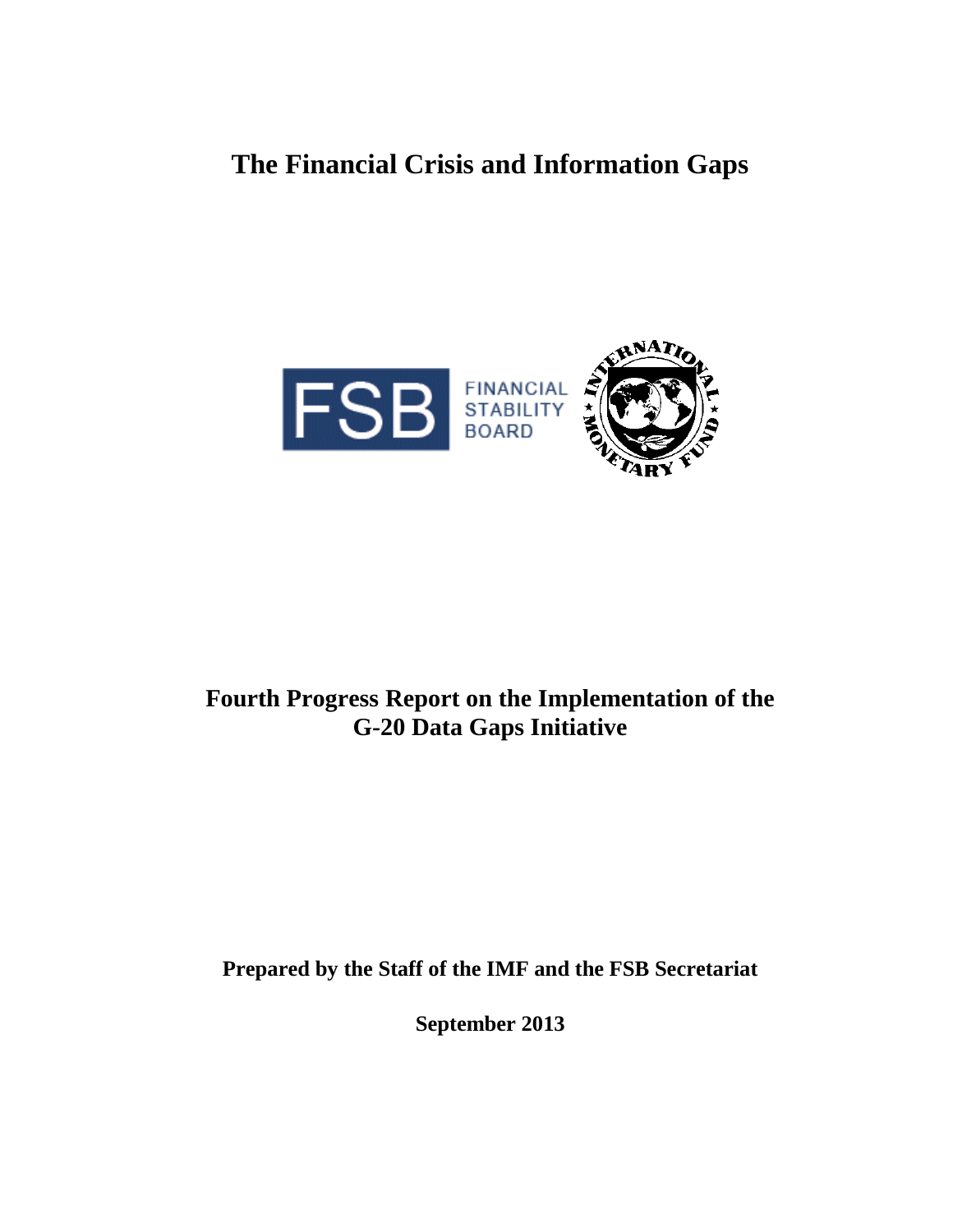# **Contents Page**

| B. Enhancement of Existing Conceptual/Statistical Frameworks and Ongoing          |  |
|-----------------------------------------------------------------------------------|--|
|                                                                                   |  |
|                                                                                   |  |
|                                                                                   |  |
|                                                                                   |  |
| <b>Tables</b>                                                                     |  |
| 2. Summary of G-20 Economies' Implementation Status of Enhancements to Datasets15 |  |
| Figures                                                                           |  |
| 1. Implementation Schedule of DGI Recommendations: Key Milestones Ahead5          |  |
| Annex                                                                             |  |
|                                                                                   |  |

|--|--|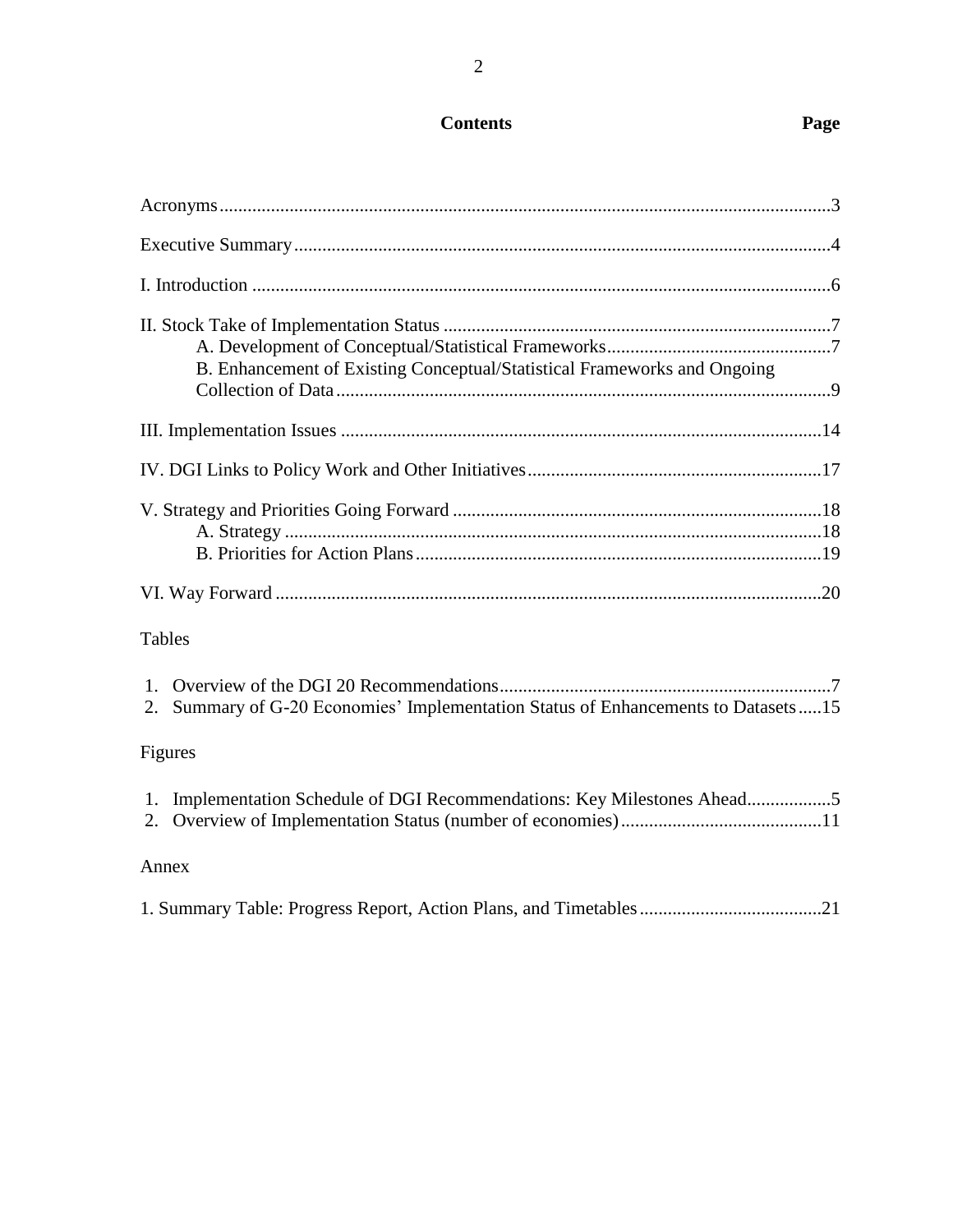#### **ACRONYMS**

| <b>BCBS</b>          | <b>Basel Committee on Banking Supervision</b>                     |
|----------------------|-------------------------------------------------------------------|
| <b>BIS</b>           | <b>Bank for International Settlements</b>                         |
| <b>BOPCOM</b>        | <b>IMF</b> Committee on Balance of Payments Statistics            |
| BPM6                 | Balance of Payments and International Investment Position Manual, |
|                      | sixth edition                                                     |
| <b>BSA</b>           | <b>Balance-Sheet Approach</b>                                     |
| <b>CDS</b>           | <b>Credit Default Swaps</b>                                       |
| <b>CGFS</b>          | Committee on the Global Financial System                          |
| <b>CPIS</b>          | Coordinated Portfolio Investment Survey                           |
| <b>CPPI</b> Handbook | Handbook on Commercial Property Price Indices                     |
| DGI                  | Data Gaps Initiative                                              |
| <b>DSD</b>           | <b>Data Structure Definitions</b>                                 |
| <b>ECB</b>           | European Central Bank                                             |
| EU                   | European Union                                                    |
| <b>FSB</b>           | <b>Financial Stability Board</b>                                  |
| <b>FSAP</b>          | <b>Financial Sector Assessment Program</b>                        |
| <b>FSIs</b>          | <b>Financial Soundness Indicators</b>                             |
| $G-20$               | Group of Twenty                                                   |
| <b>GDP</b>           | <b>Gross Domestic Product</b>                                     |
| <b>GFS</b>           | <b>Government Finance Statistics</b>                              |
| <b>GFSM 2001</b>     | Government Finance Statistics Manual 2001                         |
| GGO                  | <b>General Government Operations</b>                              |
| G-SIFIs              | Global Systemically Important Financial Institutions              |
| G-SIBs               | <b>Global Systemically Important Banks</b>                        |
| <b>HSS</b>           | <b>Handbook on Securities Statistics</b>                          |
| $I-A$                | Institution to Aggregate                                          |
| <b>IAG</b>           | Interagency Group on Economic and Financial Statistics            |
| <b>IBS</b>           | <b>International Banking Statistics</b>                           |
| $I-I$                | Institution to Institution                                        |
| $\mathbf{IIP}$       | <b>International Investment Position</b>                          |
| <b>IMF</b>           | <b>International Monetary Fund</b>                                |
| <b>IMFC</b>          | <b>International Monetary and Financial Committee</b>             |
| <b>IOSCO</b>         | <b>International Organization of Securities Commissions</b>       |
| <b>ISWGPS</b>        | Inter-Secretariat Working Group on Price Statistics               |
| <b>OECD</b>          | Organization for Economic Co-operation and Development            |
| <b>OTC</b>           | Over-the-counter                                                  |
| PGI                  | Principal Global Indicators                                       |
| <b>PPI</b>           | Producer Price Index                                              |
| <b>RPPI</b>          | <b>Residential Property Price Indices</b>                         |
| <b>SDDS</b>          | <b>Special Data Dissemination Standard</b>                        |
| <b>SDMX</b>          | <b>Statistical Data and Metadata eXchange</b>                     |
| <b>SNA</b>           | <b>System of National Accounts</b>                                |
| 2008 SNA             | System of National Accounts 2008                                  |
| <b>STA</b>           | <b>IMF's Statistics Department</b>                                |
| <b>TFFS</b>          | <b>Task Force on Finance Statistics</b>                           |
| <b>UNSD</b>          | <b>United Nations Statistics Division</b>                         |
| <b>WEO</b>           | World Economic Outlook                                            |
| <b>WGSD</b>          | <b>Working Group on Securities Databases</b>                      |
|                      |                                                                   |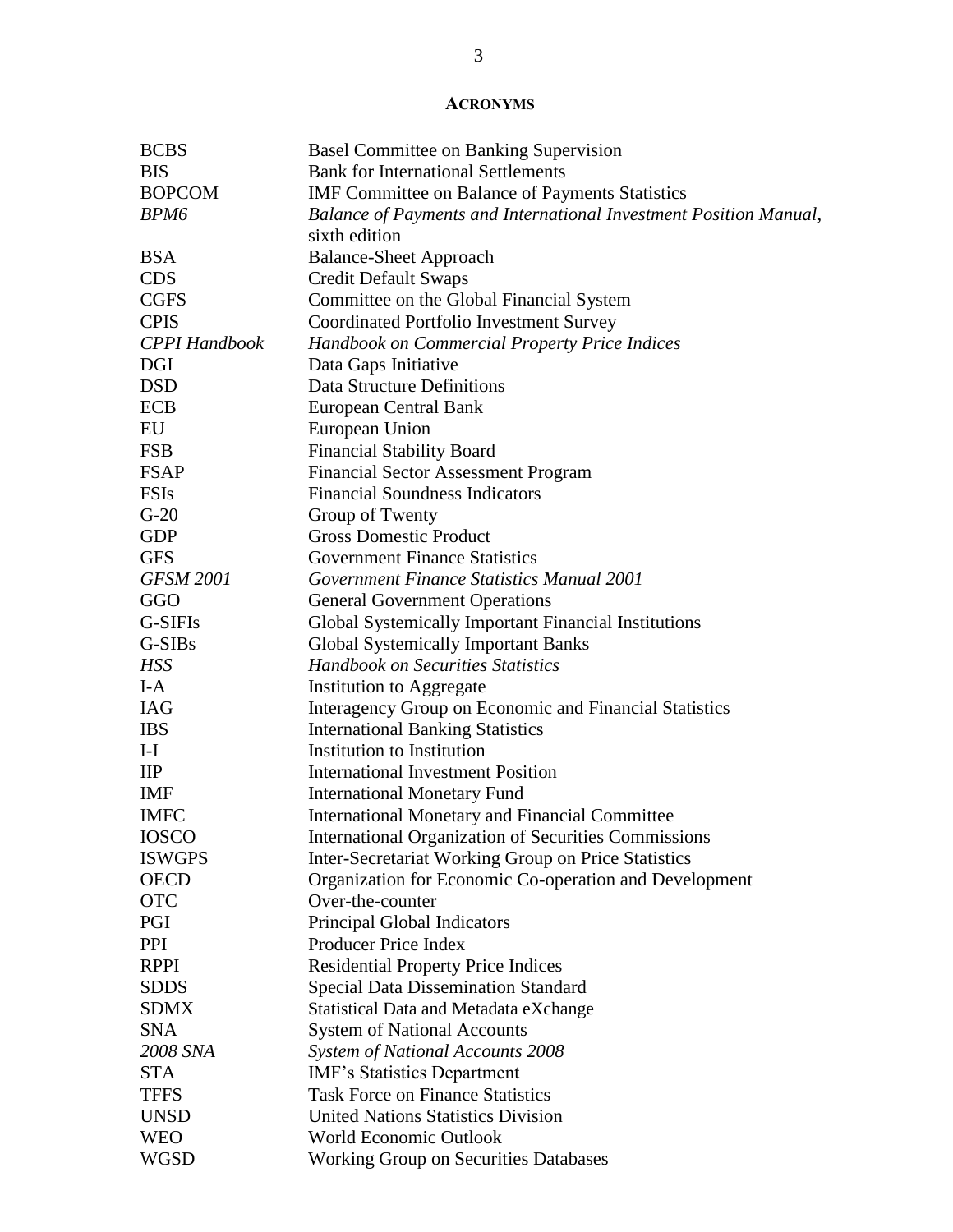#### **EXECUTIVE SUMMARY**

**At their meeting in Moscow in July 2013, the G-20 Finance Ministers and Central Bank Governors welcomed the continued progress made by the G-20 economies on closing information gaps under the FSB and IMF G-20 Data Gaps Initiative (DGI) as a prerequisite for enhanced policy analysis.** They strongly encouraged the implementation of the recommendations in this initiative, and looked forward to the fourth annual progress report on the DGI for their meeting in October 2013.

## **This report describes progress since November 2012 and the plans going forward.** It contains a number of key messages:

- Considerable progress has been made across the full range of the DGI 20 recommendations. Significant data enhancements are coming on stream.
- The feedback from the consultation process with experts indicates that, overall, there is strong support for, and a growing sense of ownership among G-20 economies in the DGI.
- To ensure complete implementation of the recommendations, and the timely provision of comparable economic and financial statistics, the momentum behind the initiative needs to be maintained and adequate resources provided for statistical work.
- Strengthened collaboration among national agencies and continued international cooperation, collaboration, and consultation is essential for the success of the initiative.
- The strategy going forward should focus on completing the ongoing work in implementing the recommendations; and communicating to policymakers and analysts the availability, benefits, confidentiality rules, and policy relevance of the enhanced and new data emerging from the DGI.
- Notwithstanding some national implementation issues that may arise, implementation of a significant portion of the recommendations is expected to be completed by end-2015, as can be seen in Figure 1.

**The report seeks endorsement by the G-20 Finance Ministers and Central Bank Governors of the action plans and timetables set out in Annex 1, including the key milestones presented in Figure 1.**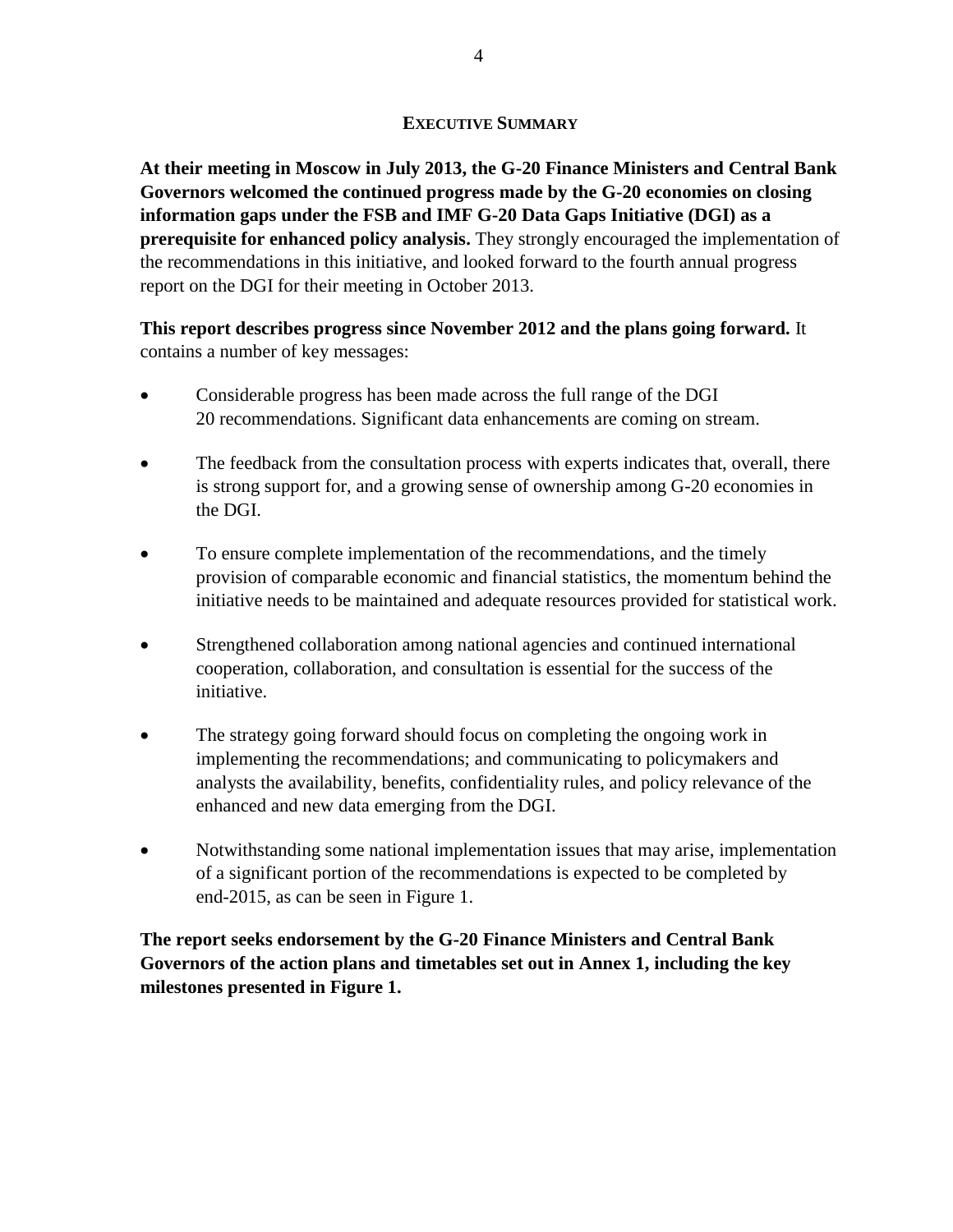#### **Figure 1. Implementation Schedule of DGI Recommendations: Key Milestones Ahead**



 $\sigma$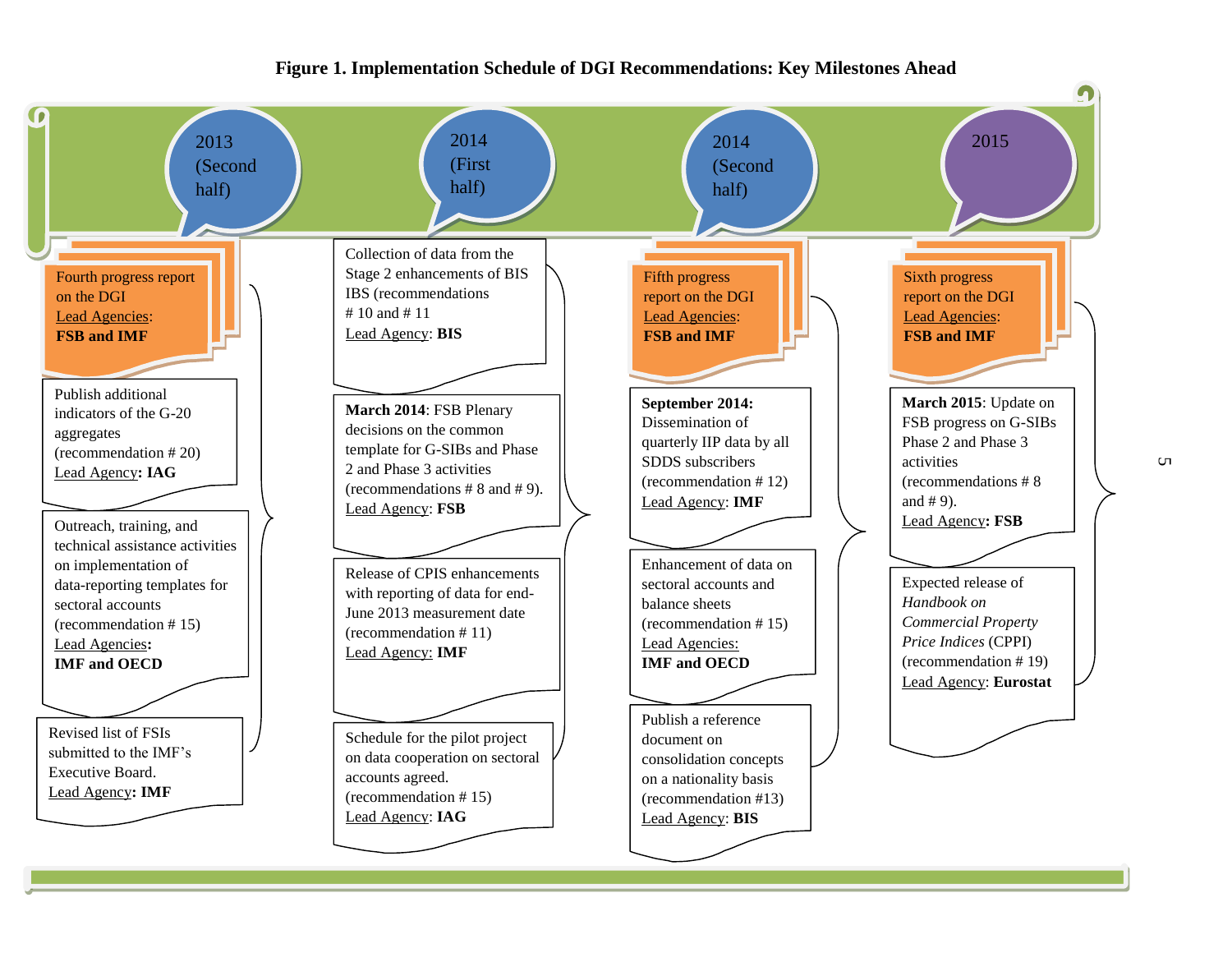#### **I. INTRODUCTION**

1. **This progress report provides an update on the status of implementation of the 20 recommendations in the report** *The Financial Crisis and Information Gaps* **presented to the G-20 Finance Ministers and Central Bank Governors in November 2009 by the staff of the FSB Secretariat and the IMF**. At their meeting in Moscow in July 2013, the G-20 Finance Ministers and Central Bank Governors welcomed the continued progress made by the G-20 economies on closing information gaps as a prerequisite for enhanced policy analysis, strongly encouraged the implementation of the 20 recommendations under the G-20 DGI, and looked forward to the FSB and IMF fourth progress report on the DGI for their meeting in October 2013.<sup>1,2</sup> The work on filling data gaps under the DGI has been endorsed by the International Monetary and Financial Committee (IMFC) and is seen as essential in fostering datasets to better understand emerging vulnerabilities of economies to shocks, enhance financial surveillance, and more generally support policymaking.

2. **The present report takes stock of the progress to date, describes implementation issues and the links with policy work and other initiatives, and outlines the strategy going forward.** A detailed summary of progress in each recommendation is provided in Annex 1.

3. **The DGI continues to be underpinned by a broad consultation process with national authorities on their views on action plans and timetables.** The DGI implementation also involves strong collaboration and coordination among international agencies that are members of the Interagency Group on Economic and Financial Statistics  $(IAG).$ <sup>3</sup>

4. **For ease of reference, Table 1 is a stylized overview of the DGI 20 recommendations, organized in matrix form**. The rows reflect the four main areas highlighted by the global crisis where data gaps were evident as drawn out in previous reports on the DGI, and the columns reflect whether reporting/conceptual frameworks at that time existed, but needed to be enhanced, or did not exist and needed to be developed to fill those gaps.

 $\frac{1 \text{ http://www.imf.org/external/np/g20/}}{1}$  $\frac{1 \text{ http://www.imf.org/external/np/g20/}}{1}$  $\frac{1 \text{ http://www.imf.org/external/np/g20/}}{1}$ 

 $2$  This report is the fourth annual progress report since the launch of the DGI in 2009. Three similar annual progress reports have been submitted to the G-20 Finance Ministers and Central Bank Governors in May 2010, June 2011, and September 2012. They are available a[t http://www.imf.org/external/np/g20](http://www.imf.org/external/np/g20)

 $3$  The members of the IAG are the Bank for International Settlements (BIS), the European Central Bank, Eurostat, the IMF (chair), the Organization for Economic Co-operation and Development (OECD), the United Nations, and the World Bank.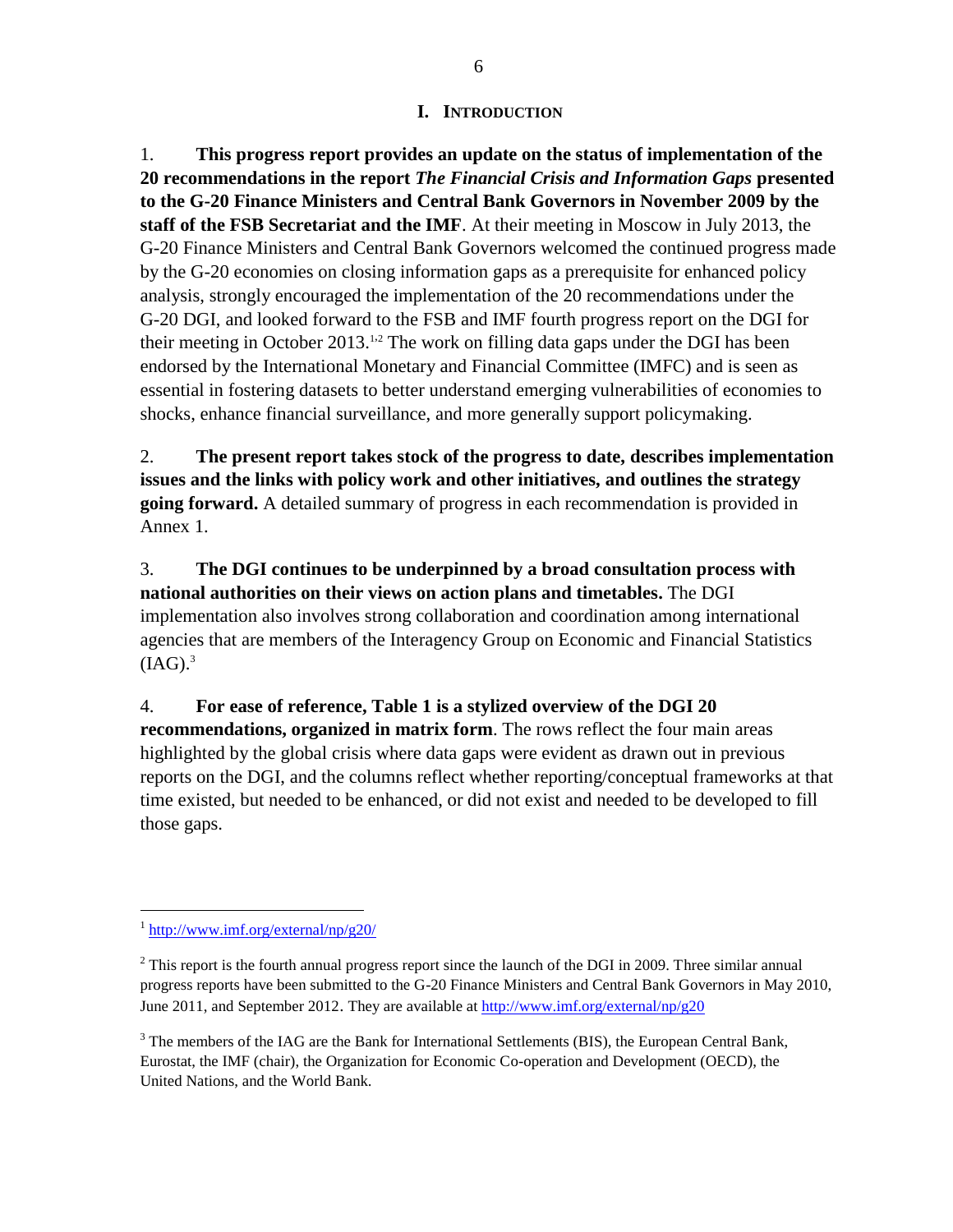|                                                             | <b>Conceptual/statistical framework</b><br>needs development                                                                                                                                         | <b>Conceptual/statistical frameworks</b><br>exist and ongoing collection needs<br>enhancement                                                                               |
|-------------------------------------------------------------|------------------------------------------------------------------------------------------------------------------------------------------------------------------------------------------------------|-----------------------------------------------------------------------------------------------------------------------------------------------------------------------------|
| Build-up of risk in<br>the financial sector                 | # 3 (Tail risk in the financial system and<br>variations in distributions of, and<br>concentrations in, activity)<br>#4 (Aggregate Leverage and Maturity<br>Mismatches)<br># 6 (Structured products) | # 2 (Financial Soundness Indicators<br>(FSIs))<br># 5 (Credit Default Swaps)<br>#7 (Securities data)                                                                        |
| <b>Cross-border</b><br>financial linkages                   | # 8 and # 9 (Global network<br>connections and systemically important<br>global financial institutions)<br>#13 and #14 (Financial and<br>Nonfinancial Corporations cross-border<br>exposures)        | $# 10$ and $# 11$ (International Banking<br>Statistics (IBS) and the Coordinated<br>Portfolio Investment Survey (CPIS))<br>#12 (International Investment Position<br>(IIP)) |
| <b>Vulnerability of</b><br>domestic economies<br>to shocks  | #16 (Distributional Information)                                                                                                                                                                     | #15 (Sectoral Accounts)<br>#17 (Government Finance Statistics)<br>#18 (Public Sector Debt)<br># 19 (Real Estate Prices)                                                     |
| <b>Improving</b><br>communication of<br>official statistics |                                                                                                                                                                                                      | #20 (Principal Global Indicators)                                                                                                                                           |

#### **Table 1: Overview of the DGI 20 Recommendations**

### **II. STOCK TAKE OF IMPLEMENTATION STATUS**

### 5. **Considerable progress has been made across the full range of the DGI**

**20 recommendations**. All the G-20 economies are implementing the DGI recommendations, but priorities and the pace of completion vary among individual G-20 economies. Work on developing the conceptual/statistical frameworks envisaged under the DGI is nearing completion. Significant data enhancements are coming on stream. The following two sections summarize the status of the 20 recommendations under the DGI based on the two broad categories in Table 1.

### **A. Development of Conceptual/Statistical Frameworks**

6. **The developmental work on the recommendations covering the build-up of risks in the financial system is almost complete (recommendations # 3, # 4, and # 6).** In 2012/2013, the IMF published three conceptual papers on (i) a new heuristic measure of fragility and tail risks, (ii) an operational framework for measuring tail risks, and (iii) near-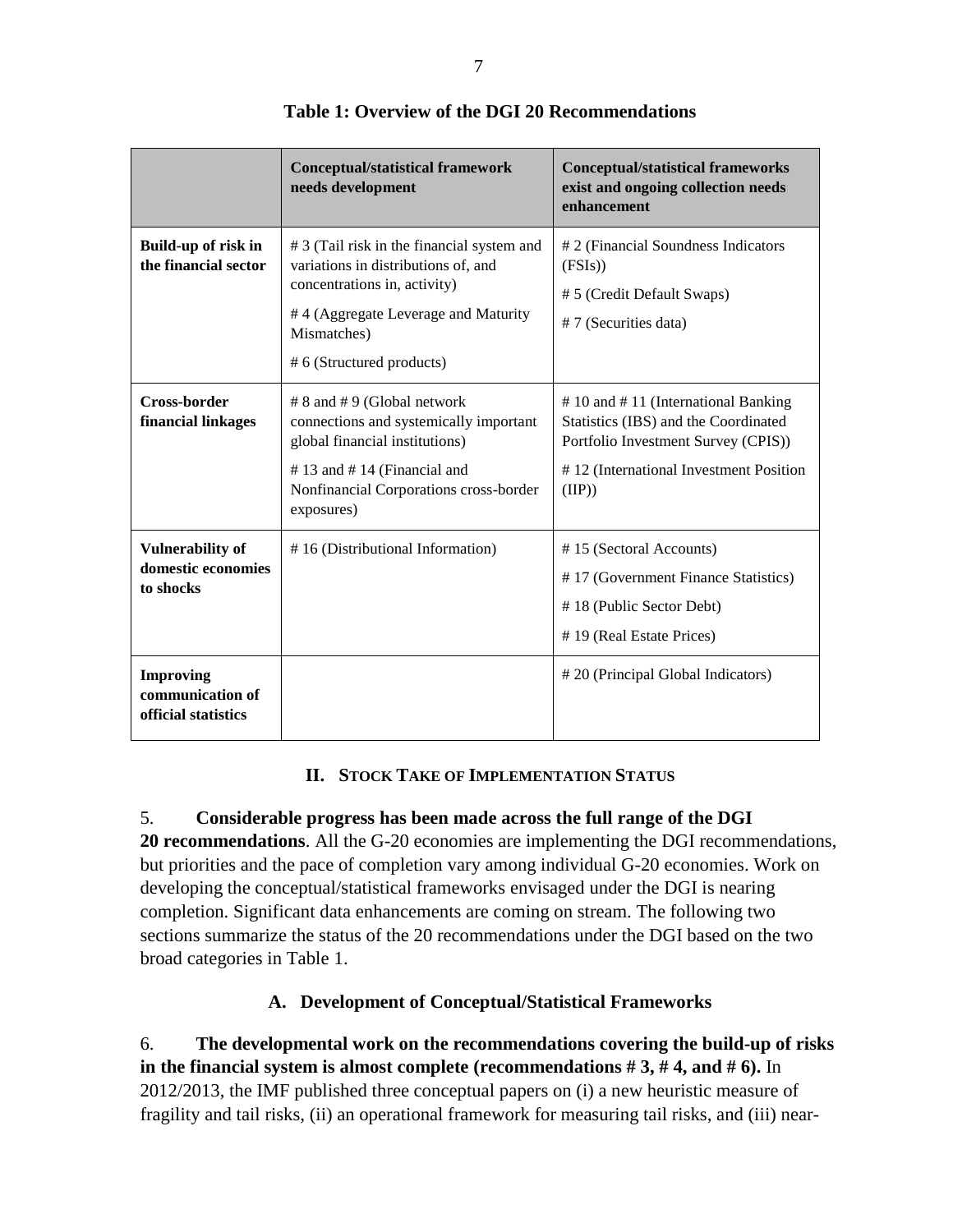coincident indicators (recommendation # 3). <sup>4</sup> This follows the publication of the report of the International Organization of Securities Commissions (IOSCO) on disclosure principles for public offerings and listings of asset-backed securities in April  $2010<sup>5</sup>$  (recommendation #6), and the completion of the BIS work on measures of maturity and leverage on banks' international balance sheets (recommendation # 4). Further work on leverage and maturity mismatches is currently being undertaken by the FSB under its work program on shadow banking.

7. **Significant progress was made over the last year on the developmental work regarding cross-border financial linkages (recommendations # 8 and # 9).** In March 2013, Phase 1 of the FSB project on Global Systemically Important Financial Institutions (G-SIFIs) was completed with the launch of the data hub for Global Systemically Important Banks (G-SIBs) at the BIS (recommendation # 8). <sup>6</sup> Phase 1 involved collecting and pooling consistent information on the bilateral credit exposures of G-SIBs and on their aggregate exposures to relevant risk factors, such as country and sector of counterparties. The data are currently being shared only among individual G-SIBs' national supervisory authorities in the form of reports. The project is expected to progress further, following the FSB Plenary decisions in March 2014 on Phases 2 and 3 of the project that cover the collection of improved data on bilateral funding dependencies (I-I) and more granular consolidated balance-sheet data (I-A), and the broadening of data sharing among the official sector to meet legitimate public policy needs.<sup>7</sup> This project could have significant benefits for a range of policymakers and analysts including national supervisors, macro-prudential authorities, and institutions responsible for the surveillance of the global financial sector.

8. **In July 2013, a navigation template on available data on cross-border exposures of financial and nonfinancial corporations was launched on the Principal Global Indicators website–PGI<sup>8</sup> (recommendation # 14).** In addition, the BIS is advancing the work on cross-border exposures of financial and nonfinancial corporations based on the paper published by the BIS in 2012 on concepts of nationality and global consolidation (recommendation # 13). <sup>9</sup> This paper is currently being turned into a reference document with

<sup>&</sup>lt;sup>4</sup> See <http://www.imf.org/external/pubs/ft/wp/2012/wp12216.pdf> <http://www.imf.org/external/pubs/ft/wp/2013/wp13168.pdf> [http://www.imf.org/external/pubs/ft/wp/2013/wp13115.pdf;](http://www.imf.org/external/pubs/ft/wp/2013/wp13115.pdf)

<sup>&</sup>lt;sup>5</sup> <http://www.iosco.org/library/pubdocs/pdf/IOSCOPD318.pdf>

<sup>&</sup>lt;sup>6</sup> [http://www.financialstabilityboard.org/publications/r\\_130418.pdf](http://www.financialstabilityboard.org/publications/r_130418.pdf)

<sup>&</sup>lt;sup>7</sup> [http://www.financialstabilityboard.org/publications/r\\_130905c.pdf](http://www.financialstabilityboard.org/publications/r_130905c.pdf)

<sup>&</sup>lt;sup>8</sup> <http://www.principalglobalindicators.org/default.aspx>

<sup>&</sup>lt;sup>9</sup> <http://www.bis.org/ifc/publ/ifcwork08.pdf>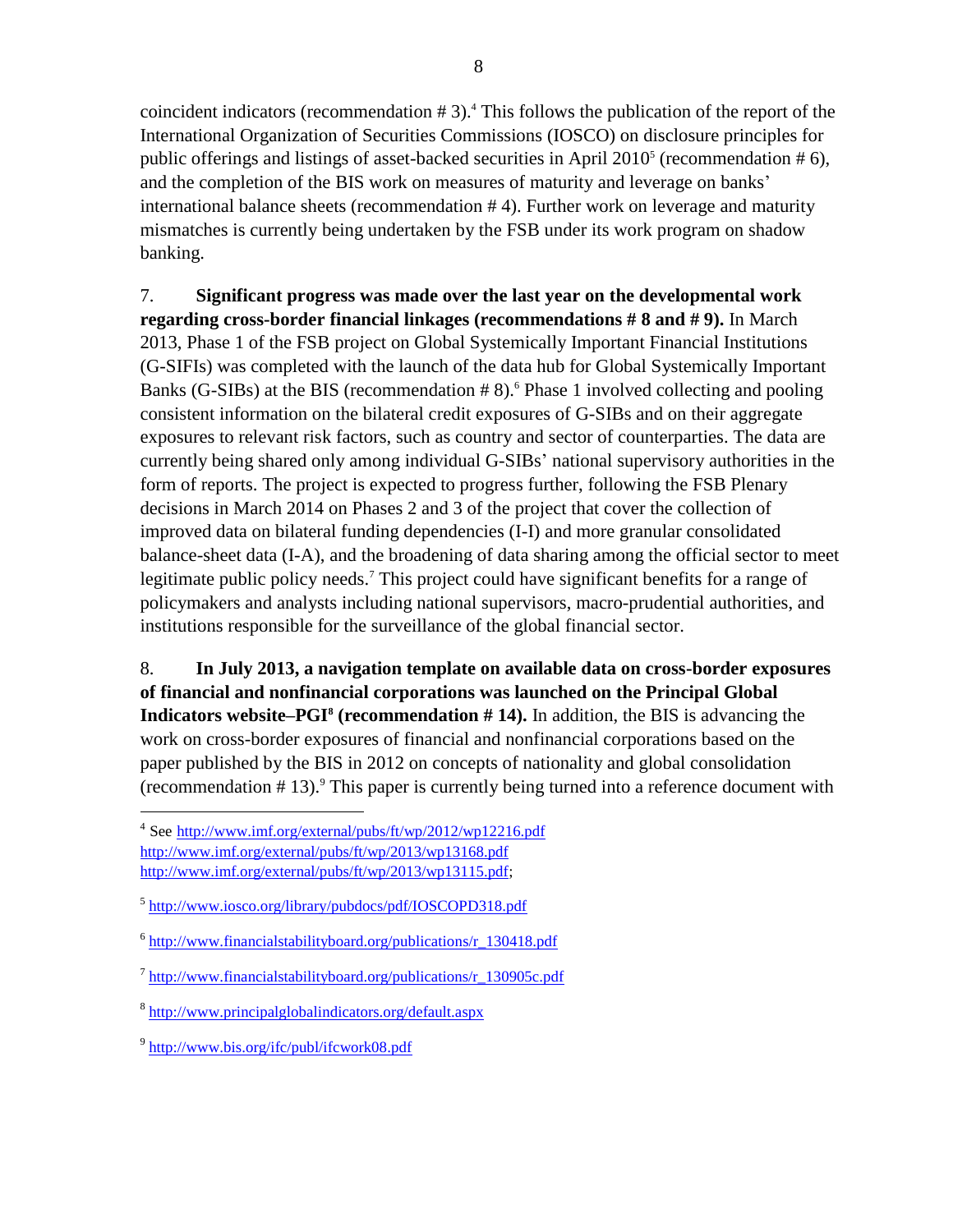the input of experts from various international groups interested in these concepts for publication in 2014.

9. **Regarding measuring vulnerabilities of domestic economies to shocks, in June 2013, the OECD, in collaboration with Eurostat, finalized two reports on distributional information on income, consumption and wealth, consistent with macro-economic indicators (recommendation # 16).** In addition, two reports were finalized with recommendations and guidelines for improving the collection of micro data, one on an integrated framework for collecting information on the distribution of household income, consumption and wealth; and the other containing guidelines for micro statistics on household wealth. **<sup>10</sup>** The next step is to refine the methodology for compiling distributional information consistent with macro-economic indicators in a timely manner.

# **B. Enhancement of Existing Conceptual/Statistical Frameworks and Ongoing Collection of Data**

10. **Significant data enhancements are coming on stream.** The national statistical systems are at different stages of development, but all G-20 economies are either producing data with some or all the enhancements envisaged in the DGI, have largely completed implementation of these enhancements, or have action plans and timetables for completing these enhancements. Figure 2 and Table 2 summarize the status of implementation and action plans by country for the 10 DGI recommendations which involve enhancing existing statistical frameworks. The information presented is based on publicly available data as well as information provided by individual economies in their country status notes.<sup>11</sup>

11. **Table 2 should be interpreted carefully.** Economies listed under column 2 are well on track or have implemented the requirements specified for each recommendation,<sup>12</sup> while those in column 3 have provided information about their individual action plans and timetables. It is possible for an economy to appear in both columns 2 and 3 if they have implemented most of the requirements for the relevant recommendation and have plans for further improvements. Similarly, a G-20 economy could be producing a significant amount of data required for a specific recommendation and so be included in column 2, but have no reported action plans for further improvement, thus not being included in column 3.

<sup>&</sup>lt;sup>10</sup> Available at<http://www.oecd.org/statistics/icw-framework.htm> and [http://www.oecd.org/statistics/guidelines](http://www.oecd.org/statistics/guidelines-for-micro-statistics-on-household-wealth.%20htm)[for-micro-statistics-on-household-wealth. htm](http://www.oecd.org/statistics/guidelines-for-micro-statistics-on-household-wealth.%20htm)

 $11$  Country notes were compiled and crosschecked with individual G-20 economies. These notes were requested by senior officials during the June 2012 Global Conference on the G-20 Data Gaps Initiative and are sent annually to the individual G-20 economies for updating.

 $12$  The 20 recommendations are described in detail in the first column of Annex 1.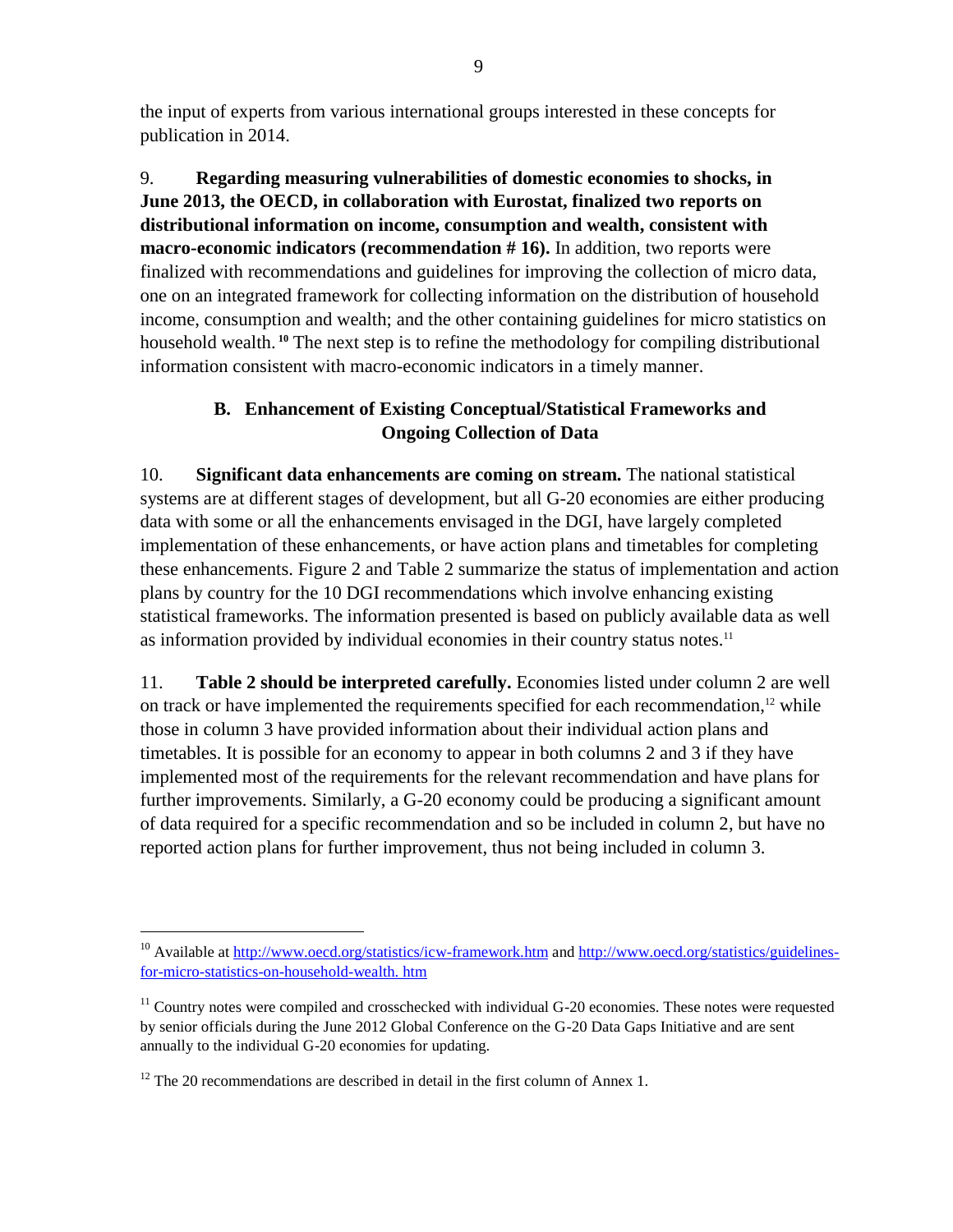# **Build-up of risk in the financial sector**

12. **Considerable progress has been made in enhancing information on build up of risk in the financial sector (recommendations # 2, # 5, and # 7; Figure 2 and Table 2)**. All G-20 economies report some FSIs to the IMF with 13 G-20 economies reporting all or most of the core FSIs with a quarterly or higher frequency. Seven economies report the seven FSIs expected from economies adhering to the SDDS Plus on a quarterly or higher frequency (recommendation # 2). <sup>13</sup> Fifteen economies have action plans and timetables for further improvements to their FSI data. The IMF has completed the consultation with national authorities and international agencies on the review of the list of FSIs and is to present the revised list to the IMF's Executive Board later this year.

13. **The shortage of information about the web of credit risk transfers through over-the-counter (OTC) derivatives during the crisis prompted the Committee on the Global Financial System (CGFS) to enhance data reporting on Credit Default Swaps-CDS (recommendation # 5).** Of the 13 central banks that have been invited by the CGFS to provide to the BIS CDS statistics for dealers in OTC/CDS derivatives in their jurisdiction, eight are from G-20 economies and cover the bulk of the CDS market. As seen in Table 2, those eight G-20 economies have completed the enhancements adopted by the CGFS. 14

14. **In September 2012, Part 3 of the** *Handbook on Securities Statistics* **(HSS), dealing with equity securities issues and holdings, was published (recommendation # 7).** This followed the publication of Parts 1 and 2 dealing with debt securities issues and holdings in 2009 and 2010, respectively. All G-20 economies report some securities statistics to the BIS and most of them are well on track in enhancing their data-reporting practices in accordance with the *Handbook*, or have action plans to implement reporting of debt securities statistics according to the *Handbook.* A consolidated *Handbook* based on the published parts 1-3 is under preparation.

### **Cross-border financial linkages**

15. **Work on enhancing data availability with regard to cross-border financial linkages is making good progress**. Seventeen G-20 economies participate in both the IMF's CPIS and the BIS IBS (recommendation # 10).

 $13 \text{ http://fsi.inf.org/}$ 

<sup>14</sup> See <http://www.bis.org/statistics/derstats.htm>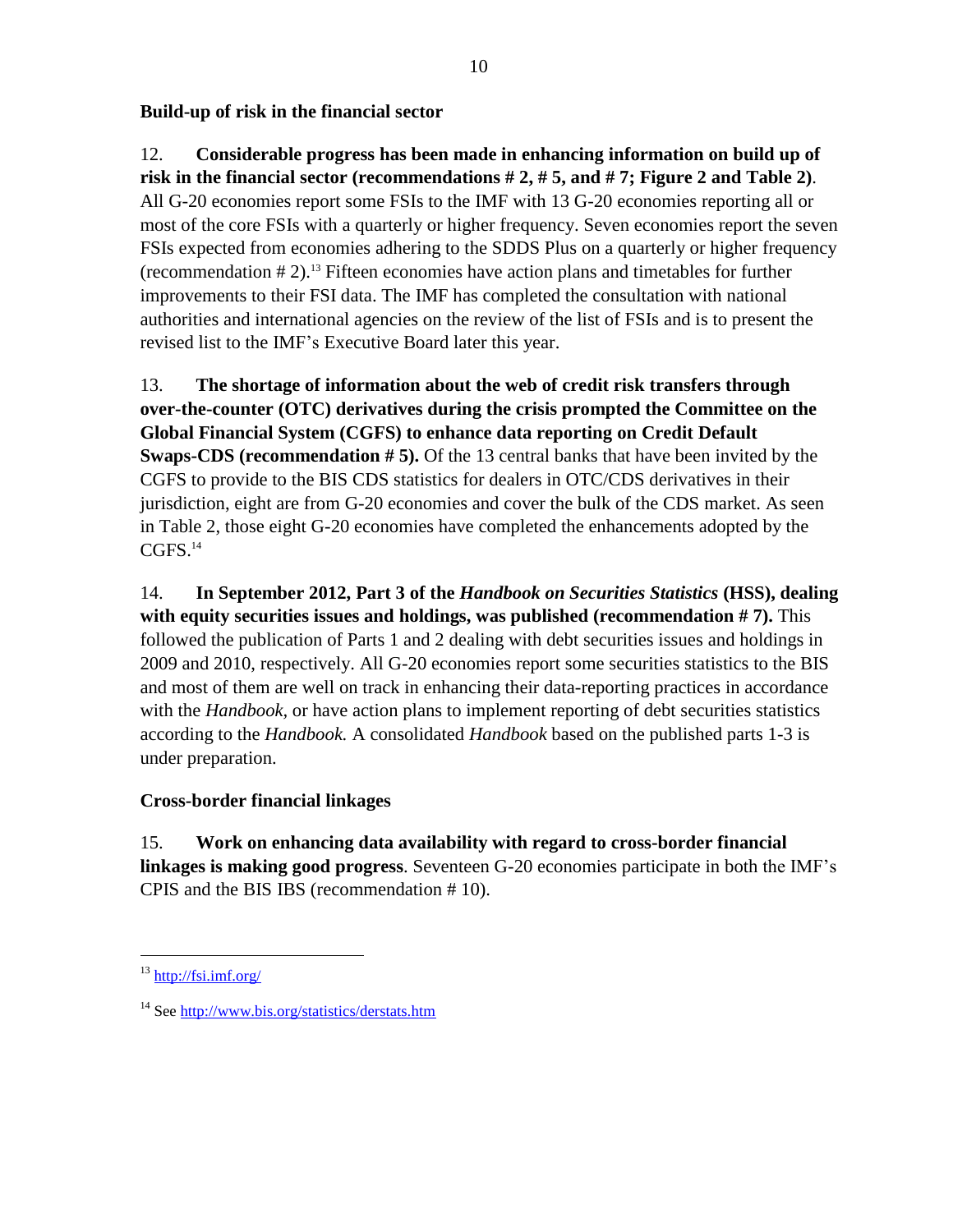

16. **With key enhancements of the IBS (recommendation # 11) approved by the CGFS in 2012, BIS work is now focused on implementation.** In the last year a major milestone was the commencement of the reporting of Stage 1 enhancements (including coverage of banks' locally extended domestic currency positions). Reporting of more detailed locational and consolidated banking statistics in terms of sector, instrument, and other breakdowns is tentatively expected to begin with data for Q4 2013 (Stage 2 enhancements). All IBS reporting economies have plans for implementing the enhancements on the IBS.

17. **Regarding CPIS enhancements, preparations were undertaken in the last year for the introduction of semi-annual reporting of the IMF's CPIS data beginning with the reference date of end-June 2013 (recommendation # 11).** Further CPIS enhancements are aimed at increasing economies' participation; improving timeliness and expanding scope; and facilitating data accessibility. Collection of enhanced data for the CPIS is expected to start in January 2014 and 17 G-20 economies are known to have plans for implementing the enhancements.

18. **All G-20 economies disseminate IIP data, of which ten (plus the Euro Area) disseminate quarterly IIP data on a quarterly timeliness (recommendation # 12).** Additionally, three economies report quarterly IIP data with a time lag of greater than a quarter. Of the remaining non-quarterly reporters, four have action plans to commence reporting quarterly from 2014 onwards, in line with the prescribed standard for SDDS subscribers (Table 2).

11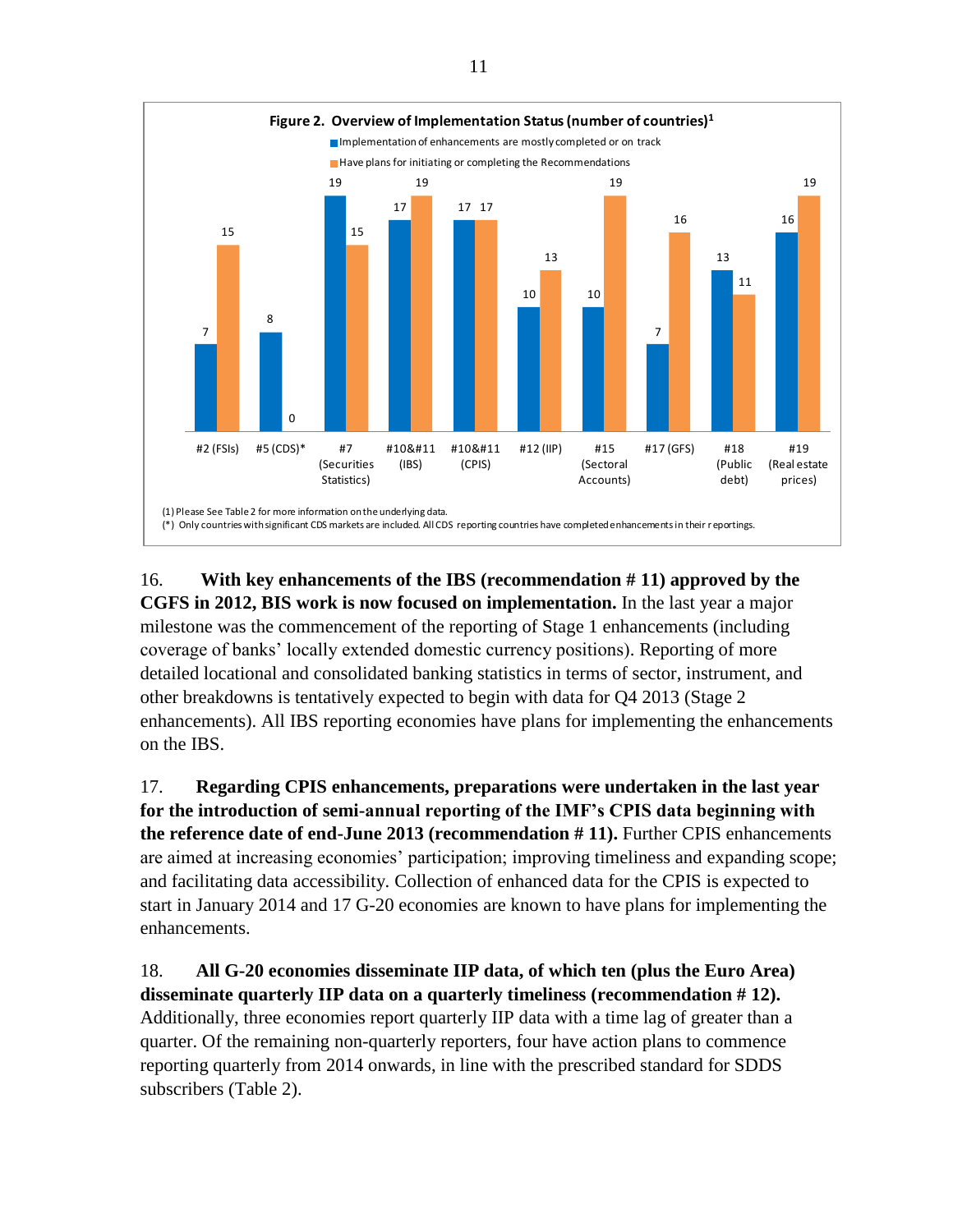**Vulnerability of domestic economies to shocks**

19. **Progress has been made over the last year in enhancing the availability of data to measure vulnerability of domestic economies to shocks (recommendations # 15, # 17, # 18, and # 19)**. Recommendation # 15 aims at promoting the compilation and dissemination of the balance-sheet approach (BSA), the flow-of-funds, and financial and nonfinancial sectoral accounts data. Over the last year, the IMF and the OECD focused on promulgating the implementation of the data-reporting templates for sectoral accounts through outreach, training, and technical assistance to G-20 economies. <sup>15</sup> While all G-20 economies produce some components of sectoral accounts and have action plans for improvement, only half disseminate at least some data (financial or nonfinancial) on a quarterly basis (Table 2).

20. **To support the collection of sectoral accounts data, the IAG has initiated a pilot project on data cooperation among international agencies.** The purpose is to improve the practical cooperation between international agencies in terms of collecting, validating, and disseminating sectoral accounts data from national agencies through the use of harmonized reporting templates,<sup>16</sup> and the efficient exchange of data, in particular the use of SDMX technical standards and data structure definitions (DSDs).<sup>17</sup> The objective is to reduce the reporting burden on national authorities and make more efficient use of resources at the national and international agencies. Depending on the outcome of the pilot exercise for the sectoral accounts, and a similar one for GDP and its main aggregates, such an approach may be applied to other datasets.

21. **Recommendation # 17 aims at promoting timely, cross-country standardized, and comparable government finance statistics (GFS) based on accepted international standards.** The crisis revealed a lack of comparable and timely government finance and public debt data. Progress in improving these statistics remains slow. Currently seven G-20 economies report quarterly general government data on an accrual basis in line with the *Government Finance Statistics Manual 2001* (*GFSM 2001*) of which three economies report data with a time lag of one quarter (Table 2). Key challenges faced by the economies include the lack of source data and adequate resources, including skilled manpower on *GFSM 2001* methodology. Sixteen G-20 economies have indicated action plans in some of these areas to improve reporting.

# 22. **As reported in the third progress report in 2012, under the auspices of the IAG a standard template was developed for the regular reporting of key government finance**

<sup>&</sup>lt;sup>15</sup>Eurostat and the ECB are also closely involved with the work on Recommendation  $# 15$ .

<sup>&</sup>lt;sup>16</sup> The templates are available at<http://www.imf.org/external/np/sta/templates/sectacct/index.htm>

<sup>&</sup>lt;sup>17</sup> SDMX has already published classifications and codes for core statistical concepts. Official DSDs for the System of National Accounts and the BOP/IIP should be completed in 2013. Official DSDs are also envisaged for other domains such as government finance statistics, securities statistics, and price statistics.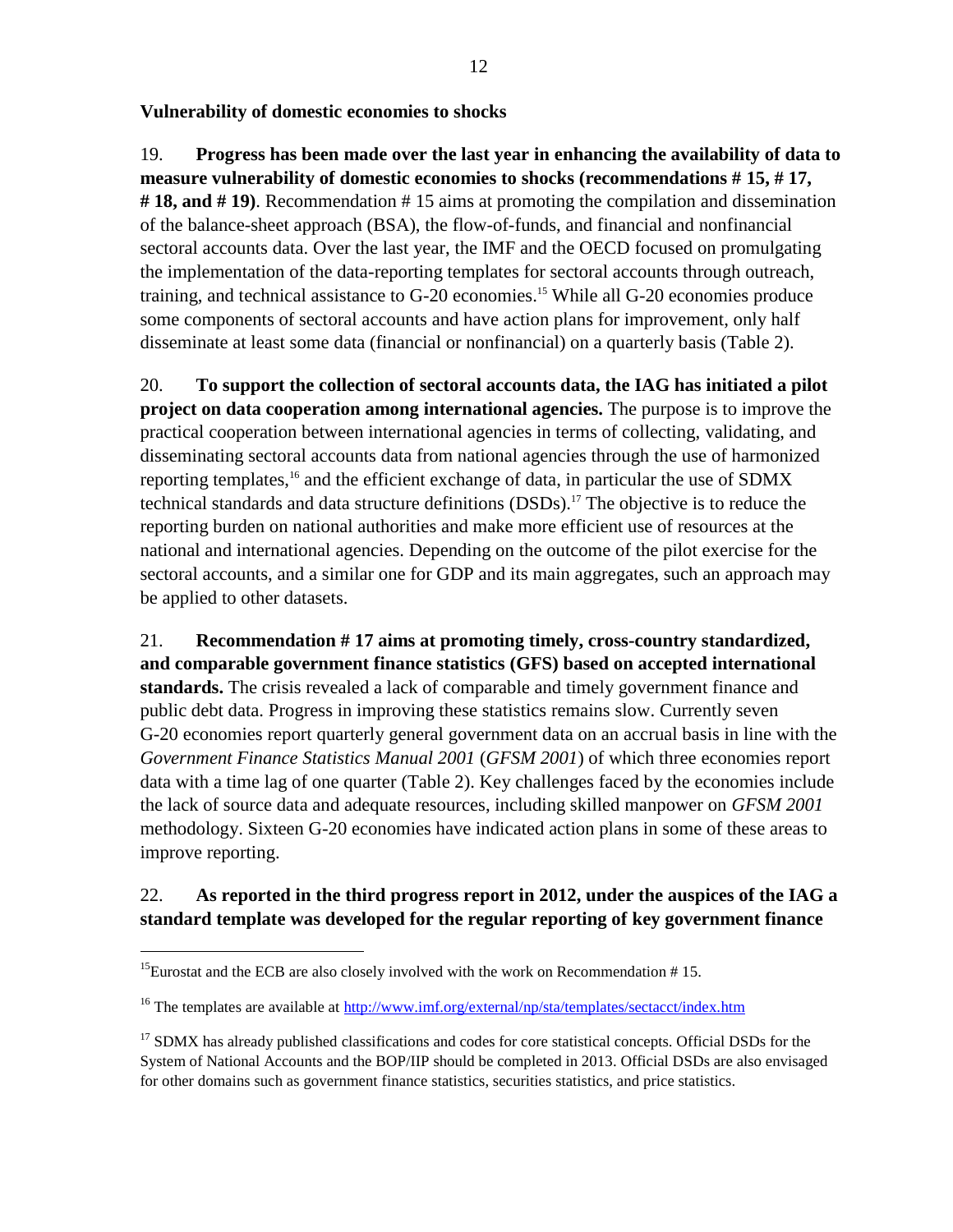**statistics.** In July 2013, this standard GFS template was populated with data for 17 G-20 economies (including the Euro area) and posted on the PGI website. The coverage of these data vary with some economies reporting central rather than general government, and on a cash basis. Once economies start reporting data consistent with the template, recommendation # 17 will be considered complete.

23. **Cross-country and comparable public sector debt data are important for fiscal sustainability and debt sustainability analysis.** The lack of such data is described in an IMF Technical Note published in July 2012. <sup>18</sup> Progress is being made through the development of the World Bank/IMF/OECD's public sector debt database. <sup>19</sup> Currently, 13 economies report general government gross debt data (recommendation # 18). Work remains in improving the timeliness of data reporting, the sectoral breakdown, the instrument coverage, including other accounts payable and pension entitlements, as well as maturity and currency breakdowns.

# 24. **Availability of data on real estate prices has recently increased significantly.**

Sixteen G-20 economies (including the Euro area) report some data on real estate prices for inclusion on the BIS website (recommendation # 19). However, reported data are heterogeneous and not comparable. With the official publication of the *Handbook on Residential Property Price Indices* (RPPI) in April 2013 all G-20 economies have action plans to improve the comparability and coverage of RPPIs. At the EU level, a regulation on providing data on residential real estate prices to the European statistical institutions was adopted in early 2013. <sup>20</sup> In August 2013 the OECD launched a survey aimed at developing (i) a House Prices database in line with the *Handbook on RPPIs*, and (ii) a set of additional indicators that provide a more complete picture of the residential real estate market. Work towards the definition of the methodological framework for Commercial Property Price Indices (CPPI) is ongoing with a *Handbook on CPPI* expected to be completed by early 2015.

# **Improving communication of official statistics**

25. **Considerable progress has been made in improving communication of official statistics (recommendation # 20), but further work is needed.** Over the last year, key enhancements included the launch of the GFS template (recommendation # 17) and Phase 1 of the navigation template on cross-border exposures of financial and nonfinancial corporations on the PGI (recommendations  $# 13$  and  $# 14$ ).<sup>21</sup> The PGI website now includes

<sup>18</sup> <http://www.imf.org/external/pubs/cat/longres.aspx?sk=26101>

<sup>19</sup> <http://www.worldbank.org/qpsd>

<sup>&</sup>lt;sup>20</sup> <http://eur-lex.europa.eu/LexUriServ/LexUriServ.do?uri=CELEX:32013R0093:EN:NOT>

<sup>&</sup>lt;sup>21</sup> There are ongoing efforts to finalize an improved version of the navigation template (Phase 2) by end-2013.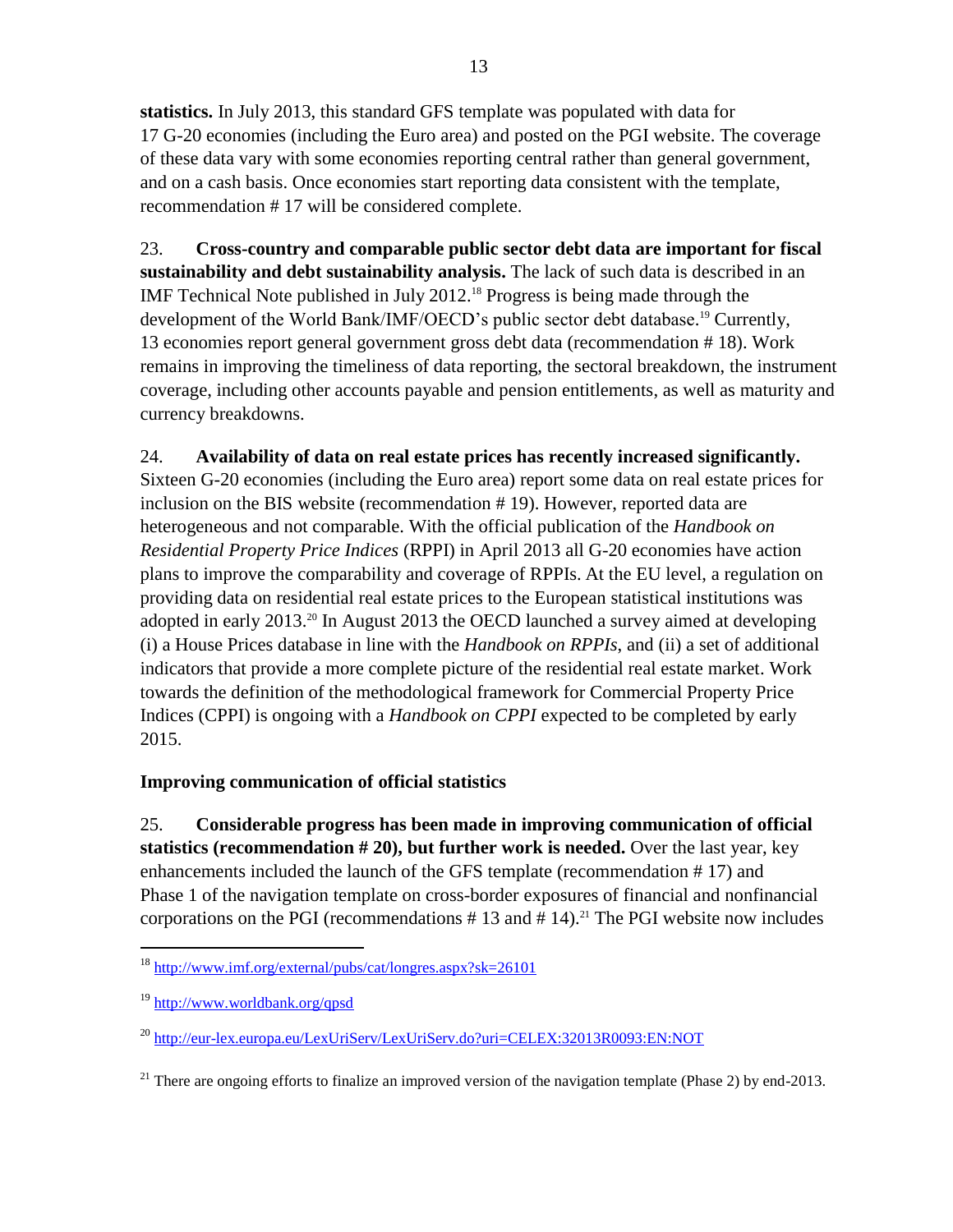data for all G-20 economies and 10 non-G-20 economies with financial sectors deemed by the IMF to be systemically important. In addition, the PGI website was enhanced by including the CPIS data for the G-20 economies plus the 10 non-G-20 members. Data on the aggregate GDP growth rate for G-20 economies was posted on the PGI website and the aggregate G-20 inflation rate, as compiled by the OECD, is expected to be posted during the course of 2013.

26. **The increasing coverage and availability of data posted on the PGI website have been recognized by the G-20 economies.** In some G-20 economies, efforts have been made to promote awareness of the PGI website to policymakers and data users at large.<sup>22</sup>

#### **III. IMPLEMENTATION ISSUES**

27. **During the first half of 2013, several activities were undertaken to support the implementation of the DGI.** The IMF's Statistics Department (STA) undertook bilateral consultations with individual G-20 economies to seek views on their action plans and timetables. The IMF, jointly with the ECB and Eurostat, and in collaboration with the members of the IAG, organized a regional conference for the European Union economies in Frankfurt (April 2013). A Technical Meeting was jointly organized by the IMF and the Bank of the Russian Federation in Moscow (May 2013) and a Global Conference on the DGI was jointly organized by the IMF and the FSB Secretariat at the IMF's headquarters in Washington, D.C., in June 2013.

28. **The feedback from the consultation process indicates that, overall, there is strong support for, and a growing sense of ownership among G-20 economies in, the DGI**. The majority of the G-20 economies have given high priority to improving data to measure domestic vulnerabilities and cross-border financial interconnections, particularly sectoral accounts, general government, IBS, and CPIS data. Although challenges remain, there is strong commitment by the G-20 economies to implement the action plans and timetables needed to close the data gaps. The implementation issues going forward are as follows:

 **Source data remain a challenge, particularly data relating to nonbank financial institutions, nonfinancial corporations, households, and local governments**. Regarding the latter, the multiplicity of local government units in certain G-20 economies makes the collection of local government data costly for their national statistical agencies.

<sup>&</sup>lt;sup>22</sup> For instance, in May 2013, Bank Indonesia's website provided a direct link to the PGI website, which helped facilitate access to, and use of, the PGI website by the policymakers and the public.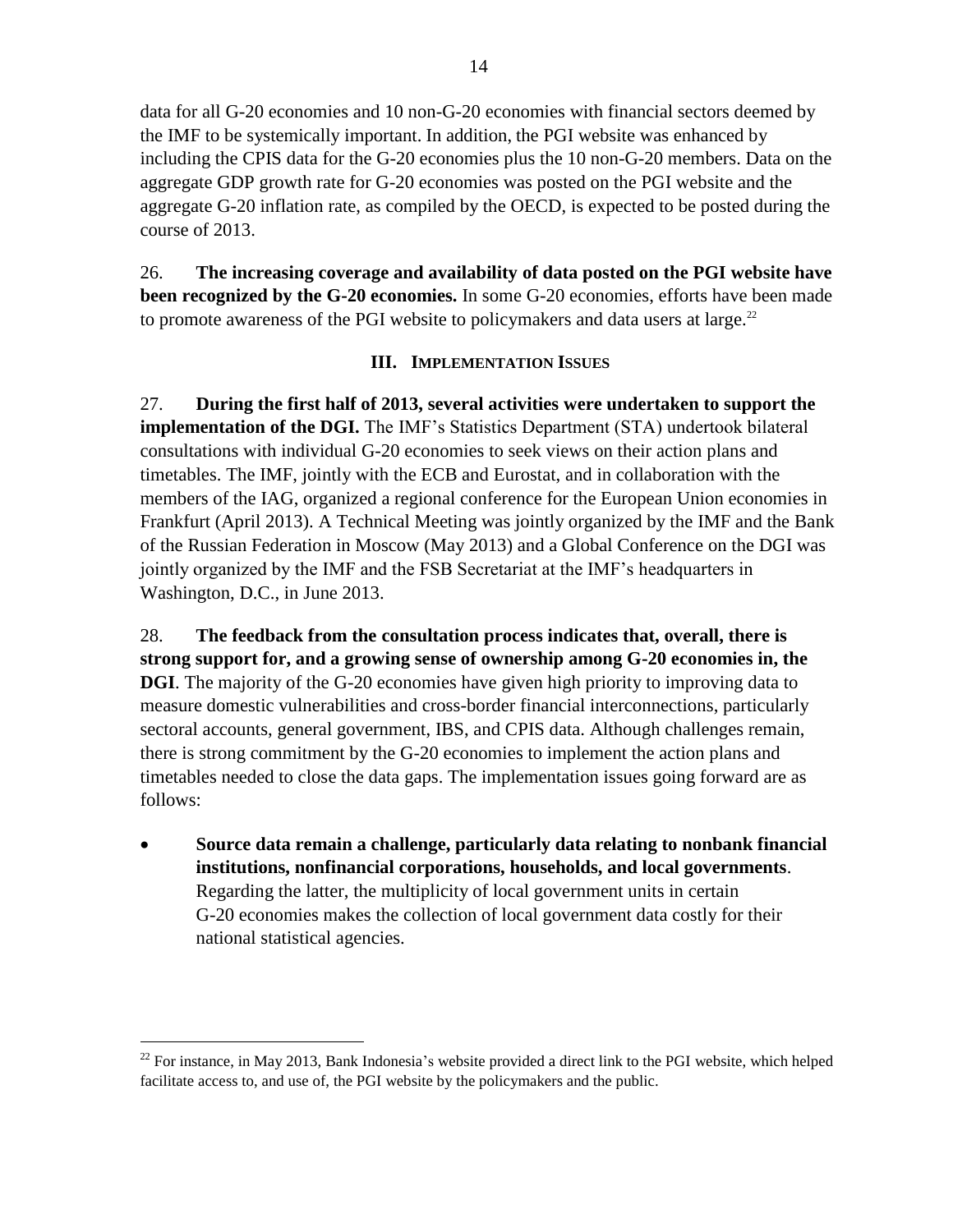|                             | Table 2: Summary of G-20 Economies' Implementation Status of Enhancements to Datasets <sup>23</sup>                                                                                                                                                                                            |                                                                                                                                                                                                                                                                                                              |  |  |
|-----------------------------|------------------------------------------------------------------------------------------------------------------------------------------------------------------------------------------------------------------------------------------------------------------------------------------------|--------------------------------------------------------------------------------------------------------------------------------------------------------------------------------------------------------------------------------------------------------------------------------------------------------------|--|--|
|                             | <b>Status of Implementation:</b> <sup>24</sup> Economies where implementation of enhancements is<br>completed or on track.                                                                                                                                                                     | Future Plans: <sup>25</sup> Economies that have plans for initiating or completing the recommendations.                                                                                                                                                                                                      |  |  |
| #2                          | Economies that report seven FSIs that are expected from the SDDS Plus adhering<br>economies with a quarterly or higher frequency: <sup>26</sup> Australia, Indonesia, Korea, Mexico,<br>South Africa, Turkey, and the United States. (7 economies)                                             | Economies that have plans to improve their FSI reporting: Australia, Brazil, Canada, China,<br>Germany, India, Indonesia, Italy, Japan, Korea, Mexico, Russia, Saudi Arabia, Turkey, and<br>the United Kingdom. (15 economies)                                                                               |  |  |
| #5                          | Of the 8 Economies with significant CDS market, ones that report to the BIS OTC<br>survey: Australia, Canada, France, Germany, Italy, Japan, the United Kingdom, and the<br>United States. (8 economies)                                                                                       | Economies that have plans to improve their CDS reporting: None (All of the CDS-reporting<br>economies have completed the enhancements)                                                                                                                                                                       |  |  |
| #7                          | Economies that report some data on securities statistics to the BIS: All.                                                                                                                                                                                                                      | Economies that have plans to improve their reporting of securities statistics consistent with<br>the Handbook: Argentina, Australia, Brazil, Canada, China, France, Germany, Indonesia, Italy,<br>Japan, Korea, Mexico, Russia, South Africa, and the United States. (15 economies)                          |  |  |
| #10<br>And<br>#11<br>(IBS)  | Economies that report to BIS/IBS and are on track in implementing the<br>enhancements: Argentina, Australia, Brazil, Canada, France, Germany, India, Indonesia,<br>Italy, Japan, Korea, Mexico, Russia, South Africa, Turkey, the United Kingdom, and the<br>United States. (17 economies)     | Economies that have plans to report to the BIS/IBS or to implement the enhancements: <sup>27</sup><br>All                                                                                                                                                                                                    |  |  |
| #10<br>and<br>#11<br>(CPIS) | Economies that report to the IMF/CPIS: Argentina, Australia, Brazil, Canada, France,<br>Germany, India, Indonesia, Italy, Japan, Korea, Mexico, Russia, South Africa, Turkey,<br>the United Kingdom, and the United States. (17 economies)                                                     | Economies that have plans to report to the IMF/CPIS or to implement the<br>enhancements: <sup>28</sup> Australia, Brazil, Canada, China France, Germany, Indonesia, Italy, Japan,<br>Korea, Mexico, Russia, Saudi Arabia, South Africa, Turkey, the United Kingdom, and the<br>United States. (17 economies) |  |  |
| $\overline{412}$            | <b>Economies that report quarterly IIP data on a quarterly timeliness:</b> <sup>29</sup> Australia, Canada,<br>Germany, India, Japan, Korea, Mexico, Turkey, the United Kingdom, and the United States.<br>(10 economies)                                                                      | Economies that have plans to report quarterly IIP data or to implement BPM6<br>enhancements: <sup>30</sup> Brazil, China, France, Germany, Indonesia, Italy, Japan, Korea, Mexico,<br>Russia, South Africa, Turkey, and the United Kingdom. (13 economies)                                                   |  |  |
| #15                         | Economies that report some or all quarterly sectoral accounts data: Australia, Canada,<br>France, Germany, Italy, Japan, Korea, Turkey, the United Kingdom, and the United States<br>$(10$ economies)                                                                                          | Economies that have plans to report sectoral accounts data or to improve their reporting:<br>All                                                                                                                                                                                                             |  |  |
| #17                         | Economies that report quarterly general government data on an accrual basis in line<br>with the GFSM 2001: <sup>31</sup> Australia, Canada, France, Germany, Italy, the United Kingdom,<br>and the United States. (7 economies)                                                                | S<br>Economies that have plans to report government finance data in line with GFSM 2001 or<br>improve their reporting: Australia, Brazil, Canada, China, France, Germany, Indonesia, Italy,<br>Japan, Korea, Mexico, Russia, Saudi Arabia, South Africa, Turkey, and the United Kingdom.<br>(16 economies)   |  |  |
| #18                         | Economies that report general government gross debt data to the World Bank Public<br>Sector Debt Statistics website: <sup>32</sup> Australia, Brazil, Canada, France, Germany, Indonesia,<br>Italy, Japan, Korea, Mexico, Russia, the United Kingdom, and the United States.<br>(13 economies) | Economies that have plans to enhance their reporting of public sector debt data: Brazil,<br>France, Germany, Indonesia, Italy, Korea, Russia, South Africa, Turkey, the United Kingdom,<br>and the United States. (11 economies)                                                                             |  |  |
| #19                         | Economies for which Residential Real Estate Price Index data are disseminated on the<br>BIS website: Australia, Brazil, Canada, China, France, Germany, Indonesia, Italy, Japan,<br>Korea, Mexico, Russia, South Africa, Turkey, the United Kingdom, and the United States.<br>(16 economies)  | Economies that have plans to improve their real estate price reporting: All.                                                                                                                                                                                                                                 |  |  |

<sup>&</sup>lt;sup>23</sup> Countries beyond the G-20 membership are also implementing the recommendations where relevant.

<sup>&</sup>lt;sup>24</sup> Sources: Rec. # [2 http://fsi.imf.org](http://fsi.imf.org/) , Rec. # [5 http://www.bis.org/statistics/secstats.htm,](http://www.bis.org/statistics/secstats.htm) Rec. # [7 http://www.bis.org/statistics/secstats.htm,](http://www.bis.org/statistics/secstats.htm) Rec.# 10 and # 11 http://cpis.imf.org/,

[http://www.bis.org/statistics/about\\_banking\\_stats.htm,](http://www.bis.org/statistics/about_banking_stats.htm) Rec. # 12, # 15, # 17 [http://www.principalglobalindicators.org/default.aspx,](http://www.principalglobalindicators.org/default.aspx) Rec. #1[8 www.worldbank.org/qpsd, Rec. #19](http://www.worldbank.org/qpsd,%20Rec.#19) <http://www.bis.org/statistics/pp.htm>  $^{25}$  Based on bilateral consultations.

<sup>&</sup>lt;sup>26</sup> Six other economies (Argentina, Brazil, Canada, Germany, India, and Russia) report most of the core FSIs with a quarterly frequency. Five other economies (China, France, Italy, Japan, and the United Kingdom) report most of the core FSIs with a semi-annual or annual frequency. One economy (Saudi Arabia) started reporting some data and work is ongoing to ensure consistency of the data before dissemination.

<sup>&</sup>lt;sup>7</sup> All non-IBS reporting countries have plans to participate in the IBS and all reporting countries have plans or timetables in place for the implementation of enhancements.

<sup>&</sup>lt;sup>28</sup> New forms for CPIS reportings were sent to countries and reporting of enhanced data is expected to be received starting from January 2014. All non-CPIS reporting countries have plans to participate in the CPIS.

 $^{29}$  In addition, 3 economies (Brazil, China, and Italy) report quarterly IIP data on a timeliness of greater than 3 months, and 6 G-20 economies (Argentina, France, Indonesia, Russia, Saudi Arabia, and South Africa) report IIP data on an annual frequency.

<sup>&</sup>lt;sup>30</sup> Nine economies (Brazil, China, Germany, Italy, Japan, Korea, Mexico, Turkey, and the United Kingdom) report IIP data on a quarterly frequency and have plans to implement *BPM6* enhancements, while plans of other countries include quarterly IIP data reporting and/or implementation of *BPM6* enhancements.

<sup>&</sup>lt;sup>31</sup> Three economies (Australia, Canada, and the United States) provide this data with a timeliness of three months or less. Two G-20 economies (Russia and South Africa) report quarterly general government data on a cash-flow basis.

<sup>&</sup>lt;sup>32</sup> In addition, 4 economies provide central government debt data, of which 3 economies (Argentina, South Africa, and Turkey) report with a quarterly frequency and one economy (China) with a semi-annual frequency.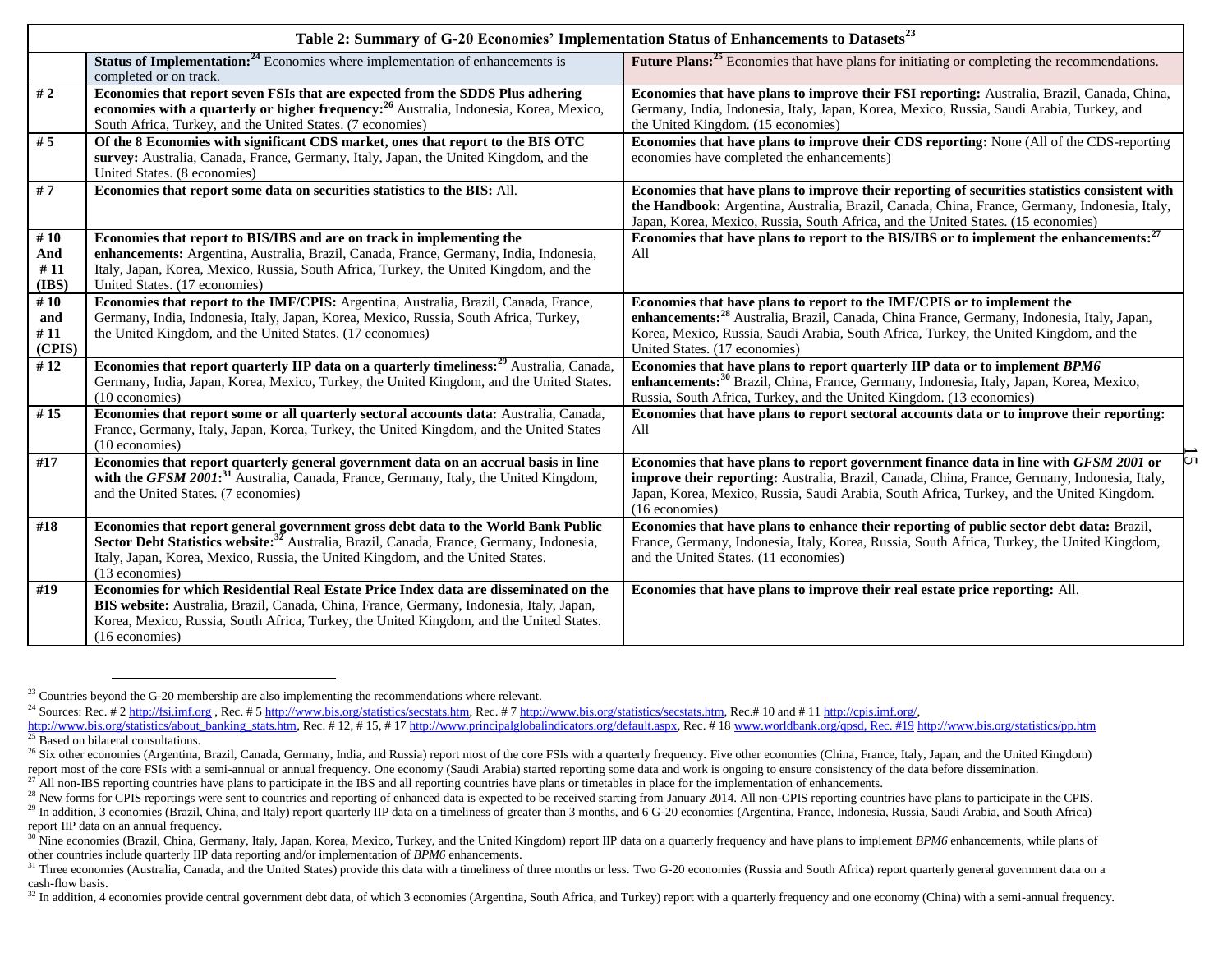- **Availability of adequate resources (including experienced staff resources) to undertake and sustain statistical programs remains a constraint**. The cost burden on the private sector also needs to be taken into account.
- **The need for increasing the granularity of data to help policymakers identify the risks and vulnerabilities could, in certain circumstances, raise confidentiality concerns**. Moreover, the lack of communication and legal restrictions imposed on the dissemination of datasets could limit potential data sharing among relevant agencies.
- **Production of consistent, cross-country comparable, and high-quality data, especially for general government finance statistics, is a major challenge**. Concerted efforts to promote the reporting of GFS data fully aligned with international standards should be a priority. The launch on the PGI website of the standard GFS template is seen as a step in the right direction. Reporting data based on the GFS template would increase consistency of GFS data with World Bank/IMF/OECD's public sector debt database and the sectoral accounts.<sup>33</sup>
- **Addressing important data gaps in the coverage of the financial sector, particularly other financial corporations, should also be a priority.**
- 29. **Among other key findings from the consultations were:**
- **Policymakers are not always aware of the availability, benefits, and policy relevance of data enhancements and new data emerging from the implementation of the DGI recommendations.** Effective communication of statistics emerging from the DGI to policymakers is important. The PGI website is considered as an important source of data, not only for policy needs, but also for cross-country comparability.
- **Strengthened collaboration among national agencies involved in the implementation of the DGI recommendations is essential for the continued success of the initiative.** This includes central banks, ministries of finance, and national statistical agencies. Within the G-20 economies, there is evidence that high-level committees are being established, involving the relevant national compiling agencies, to coordinate the implementation of the DGI recommendations, and this is proving most helpful in moving the ongoing work forward.

<sup>&</sup>lt;sup>33</sup> Full implementation of the compilation of general government debt on a consolidated and gross basis, at market and nominal value and on a quarterly frequency, is fully in line with the SDDS Plus requirements.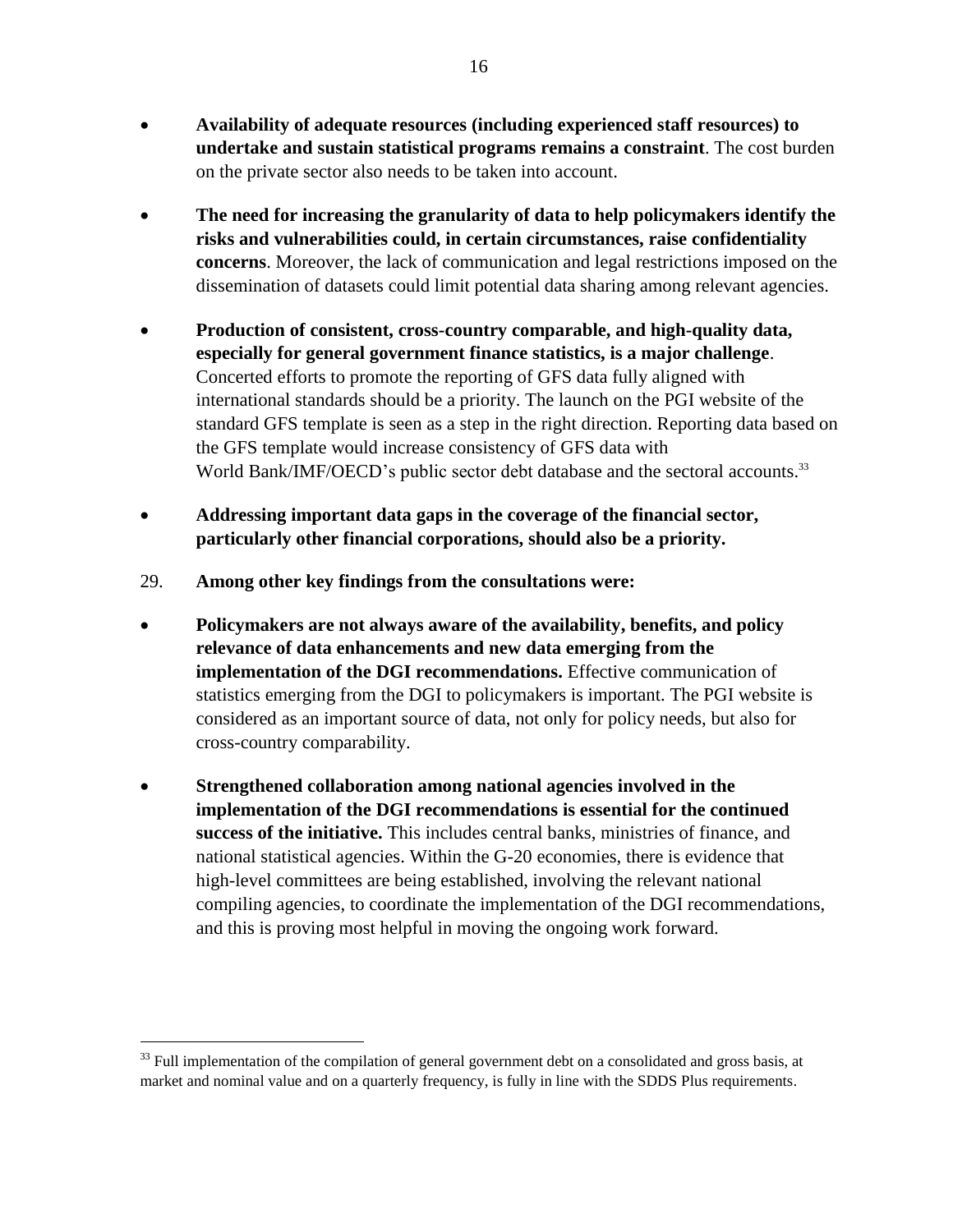- **The DGI is seen as a point of reference and benchmark for the development of economic and financial statistics**. The DGI is encouraging the development of high-quality data and a higher recognition for statistical work.
- **Continuing international cooperation, collaboration, and consultation is seen as key for the success of the DGI going forward.** There is a need for international agencies to prioritize tasks taking into account the diverse circumstances of the G-20 economies, and set and coordinate timelines for DGI work that needs completion.

# **IV. DGI LINKS TO POLICY WORK AND OTHER INITIATIVES**

30. **The DGI is an integral part of the G-20 initiatives that aim at strengthening the international financial architecture.** Other G-20 initiatives that are supported by the DGI or are linked to it include the work on shadow banking, particularly through the development of sectoral accounts (recommendation # 15); the G-20 Action Plan to develop local currency bonds markets, particularly through the work to improve securities data (recommendation # 7); and the work on legal entity identifiers developed according to FSB recommendations under G-20 endorsement.

31. **The DGI is also aligned with the IMF's policy work of invigorating the global economy and strengthening its resilience to financial crisis as set forth in the IMF Managing Director's Global Policy Agenda presented to the IMFC in April 2013.** 34 The data gaps being filled under the DGI provide important input for strengthening analytical work on global financial systems, addressing high deficits and debt, addressing global imbalances and spillovers, and supporting growth and job creation.

32. **The DGI is helping to meet the emerging analytical needs arising from an increased policy focus on the stability of the financial system.** As demonstrated in an IMF working paper, $35$  the datasets emerging from the DGI can help address such issues as understanding the interactions between micro-prudential, macro-prudential, and macro-economic policies, the nature and implications of cross-border linkages and spillovers, and the implications of the regulatory reform. Further, the new and enhanced datasets are beginning to stimulate research and analysis, such as on residential real estate prices.<sup>36</sup>

<sup>34</sup> <http://www.imf.org/external/pp/longres.aspx?id=4757>

<sup>&</sup>lt;sup>35</sup> Why are the G-20 Data Gaps Initiative and the SDDS Plus Relevant for Financial Stability Analysis? IMF Working Paper 13/6 [\(http://www.imf.org/external/pubs/cat/longres.aspx?sk=40227.0\)](http://www.imf.org/external/pubs/cat/longres.aspx?sk=40227.0)

<sup>&</sup>lt;sup>36</sup> "House price indices: does measurement matter?" M. Silver, World Economics, 12, 3, July-Sept, 2011. This work drew on the BIS real estate database (http://www.world-economicsjournal.com/Contents/ArticleOverview.aspx?ID=482)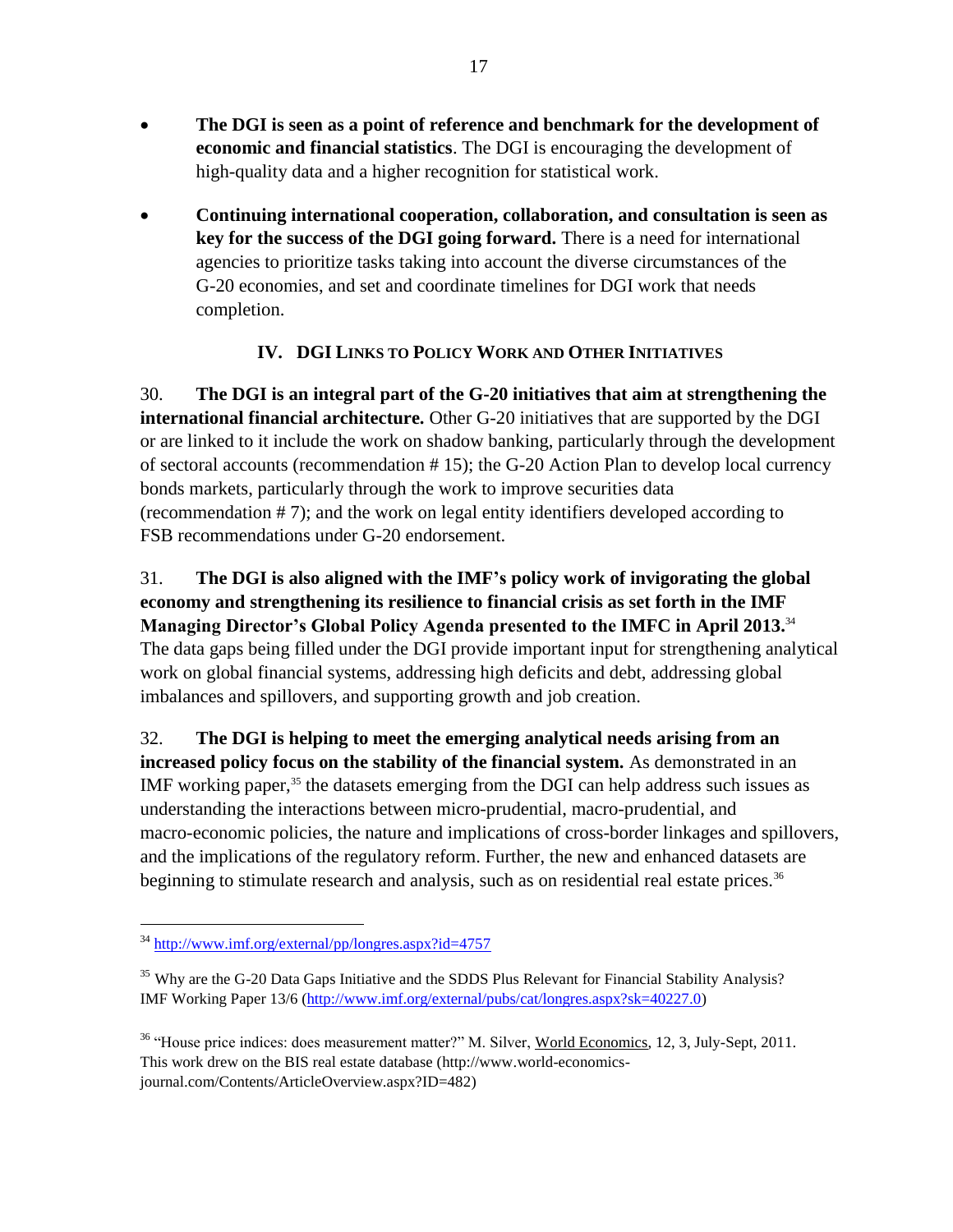33. **The DGI is closely linked to the IMF's Data Standards Initiatives.** In particular, the recent enhancements of data dissemination through the SDDS and the establishment of the SDDS Plus are a part of the implementation of the DGI recommendations. Economies adhering to the SDDS Plus will be expected to disseminate data in nine categories covering four macroeconomic sectors—the real sector, the fiscal sector, the financial sector, and the external sector.<sup>37</sup> Closing data gaps under the DGI helps meet the data needs under the SDDS Plus. In fact, adhering to the SDDS Plus would contribute to full implementation of the DGI recommendations.

## **V. STRATEGY AND PRIORITIES GOING FORWARD**

## **A. Strategy**

34. **The G-20 Finance Ministers and Central Bank Governors, in their communiqué in Moscow (July 2013), considered the DGI as a prerequisite for enhanced policy analysis and strongly encouraged the implementation of its recommendations**. There are clear signs of growing policy interest in the DGI as data enhancements resulting from this initiative are becoming available and are helping to support the analysis of financial networks both domestically and across border, and the links between the financial and the real sectors.

35. **It is important to keep the momentum to ensure complete implementation of the remaining recommendations and timely provision of comparable economic and financial statistics in line with policy needs**. The strategy going forward therefore focuses on completing the ongoing work on the implementation of the 20 recommendations; enhancing collaboration among G-20 economies for exchange of knowledge and information; better communicating to policymakers the availability, benefits, and policy relevance of data emerging from the DGI; and further strengthening national interagency collaboration in the work of implementing the DGI.

### 36. **To support these strategic objectives there is a need for:**

 **Continued cooperation, collaboration, and consultation at the international level.**  This includes continued high-level policy support for the DGI; strengthened collaboration among international agencies to reduce the burden on national authorities, such as through the data cooperation pilot project on sectoral accounts (and GDP and its main aggregates); and enhanced collaboration among G-20 economies in the exchange of knowledge and information. The consultations with national authorities revealed a strong interest in sharing knowledge and information among national compilers.

 $37 \text{ http://www.imf.org/external/np/pp/eng/2012/013112.pdf.}$  $37 \text{ http://www.imf.org/external/np/pp/eng/2012/013112.pdf.}$  $37 \text{ http://www.imf.org/external/np/pp/eng/2012/013112.pdf.}$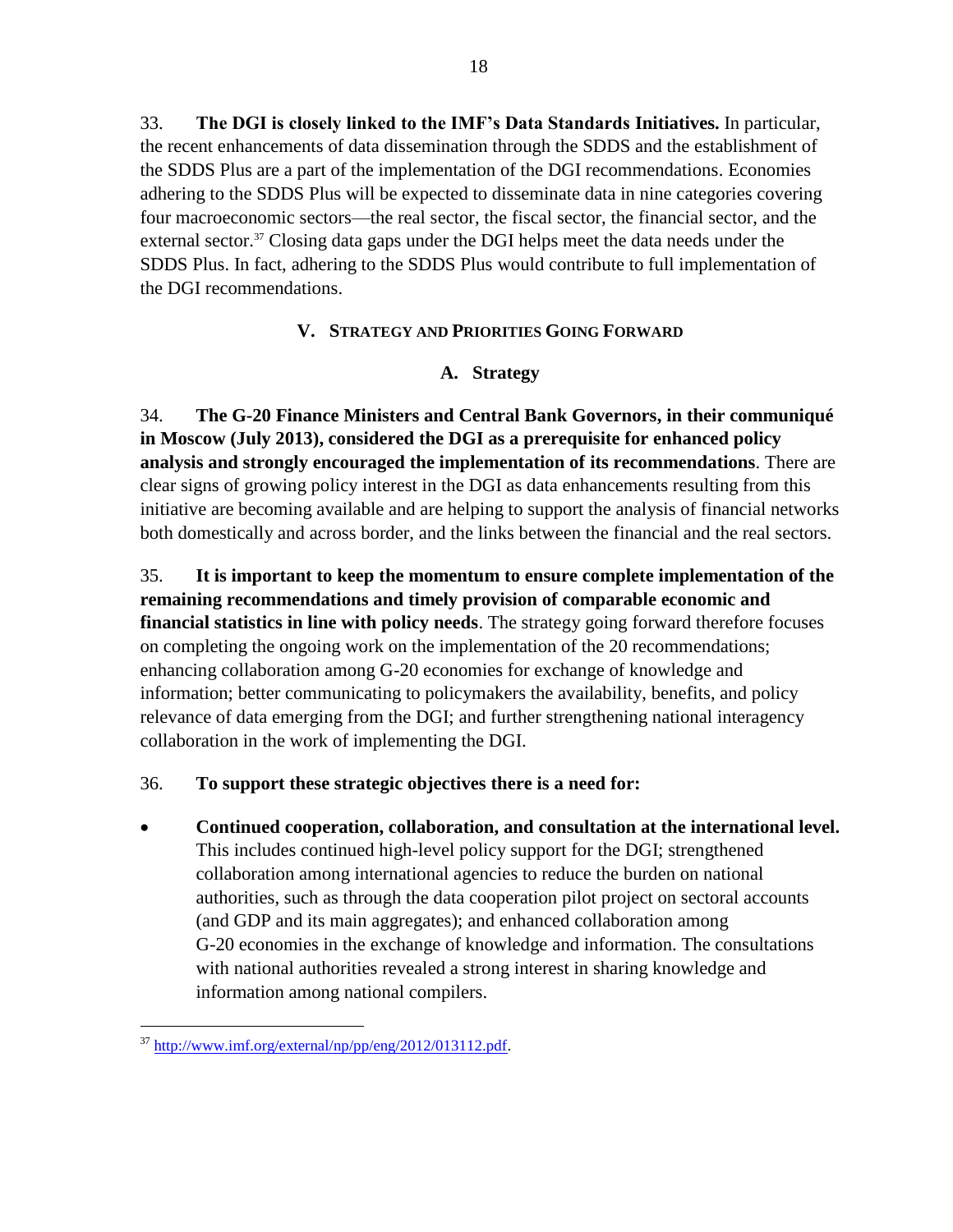- **Continued efforts at the national level to complete action plans and timetables.**  Strengthened collaboration among national agencies—particularly, central banks, ministries of finance, and national statistical agencies—involved in the implementation of the DGI recommendations is a necessary prerequisite.
- **Effective communication of the policy use of the enhanced and new data emerging from the DGI.** This includes national data compilers and international agencies promoting the policy use of DGI datasets with senior policy officials; and the continued enhancement and promotion of the PGI to meet the analytical needs of both the public and private sector.
- **Securing sufficient funding for statistical programs.** It is critical, particularly to extend existing datasets and/or to take new data initiatives forward.

37. **The third progress report in 2012 called for an assessment as to whether the DGI needed fine-tuning going forward to take on board emerging needs and, in that case, for a proposal on how it should be modified or expanded.** From the consultations with national authorities there was a clear and broad consensus that the DGI is a well formulated but ambitious program that captures the key data requirements, and that it is preferable not to add to the existing 20 DGI recommendations but rather to focus on completing their implementation. Nonetheless, some fine tuning of the existing recommendations to address some emerging data needs could be considered, including, for example, enhancing information on capital flows, including through the global flow-of-funds project,<sup>38</sup> and private sector debt, and commencing data collection on recommendations where new conceptual frameworks have been completed as reflected in the "action plans and timetables" in Annex 1.

38. **A significant portion of the recommendations is expected to be implemented by end-2015.** Notwithstanding some national implementation issues that may arise, according to the implementation schedule, most of the DGI work is expected to be completed by end-2015. The next report will discuss the strategy for completing the implementation of the DGI and fostering the provision of comparable economic and financial statistics in line with policy needs.

# **B. Priorities for Action Plans**

39. **Significant progress was made over the last year in the implementation of the DGI.** All the priority benchmarks set for the period, as envisaged in the third progress report in 2012, were fully implemented. Major milestones included:

<sup>&</sup>lt;sup>38</sup> The IMF staff and a group of major central banks have initiated a global flow-of-funds project whose main purpose is to map, conceptually, financial interlinkages that are reflected in the balance of payments and international investment position statistics and in the "rest-of-the-world" account of the national accounts. The enhancements in CPIS and IBS data under the DGI support this work.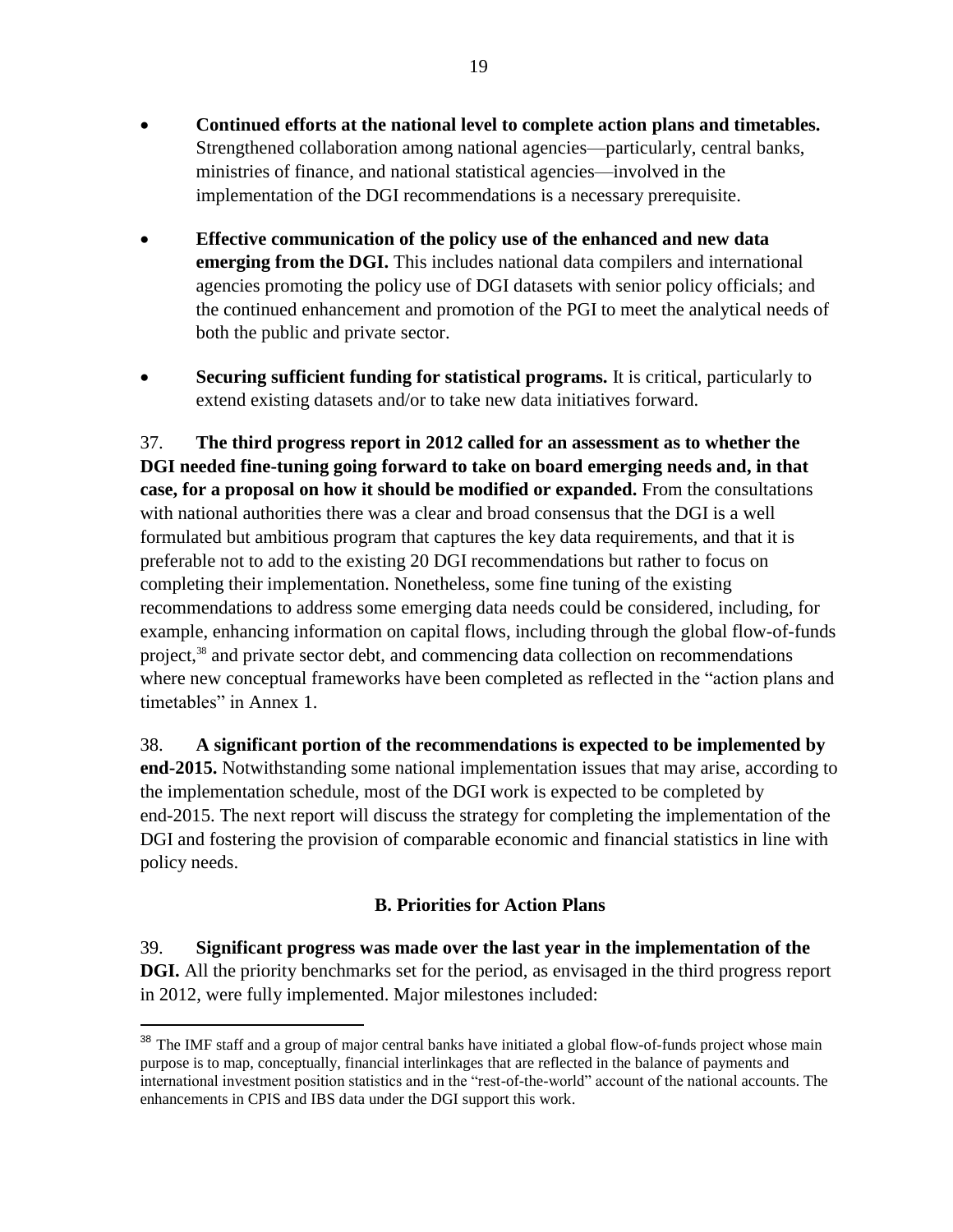- The creation of the data hub at the BIS with the purpose of collecting and sharing data on G-SIBs' bilateral credit exposures and aggregate exposures to relevant risk factors;
- The enhanced communication of statistics with the launch of: (i) the navigation template on cross-border positions of financial and nonfinancial corporations, and (ii) the GFS common reporting template for use by international agencies;
- The publication of Part 3 of the *Handbook on Securities Statistics,* and the *Handbook on Residential Property Price Indices;* and
- The completion by the two expert groups of the conceptual work on distributional information on income, consumption, and wealth.

# 40. **Looking ahead, the priority action plans and milestones for the next year are shown in Figure 1 and include**:

- FSB Plenary decisions on the common template for the G-SIBs and timeline for Phase 2 and 3 activities by mid-2014;
- Collection of data from the Stage 2 enhancements of BIS IBS;
- Release, in early 2014, of CPIS enhancements beginning with the reporting of semi-annual data for end-June 2013;
- Dissemination of quarterly IIP data by all SDDS subscribers; and
- Enhancements to sectoral accounts and balance-sheet data.

41. **To ensure that the data gaps are fully filled, all G-20 economies are encouraged to complete the implementation of the DGI recommendations and to improve the availability of high-quality data.** The datasets being enhanced are critical for bilateral and multilateral surveillance, particularly in the areas of spillover and risk analysis, and financial stability assessment. This is consistent with the message received from the broad consultative and collaborative process undertaken with senior officials of G-20 economies, as well as the statement of the G-20 Finance Ministers and Central Bank Governors in the communiqué from their meeting in Moscow in July 2013.

# **VI. WAY FORWARD**

42. This report seeks the endorsement of the G-20 Finance Ministers and Central Bank Governors and their continued support for the proposed actions plans and timetables going forward set out in Annex 1, including the key milestones presented in Figure 1.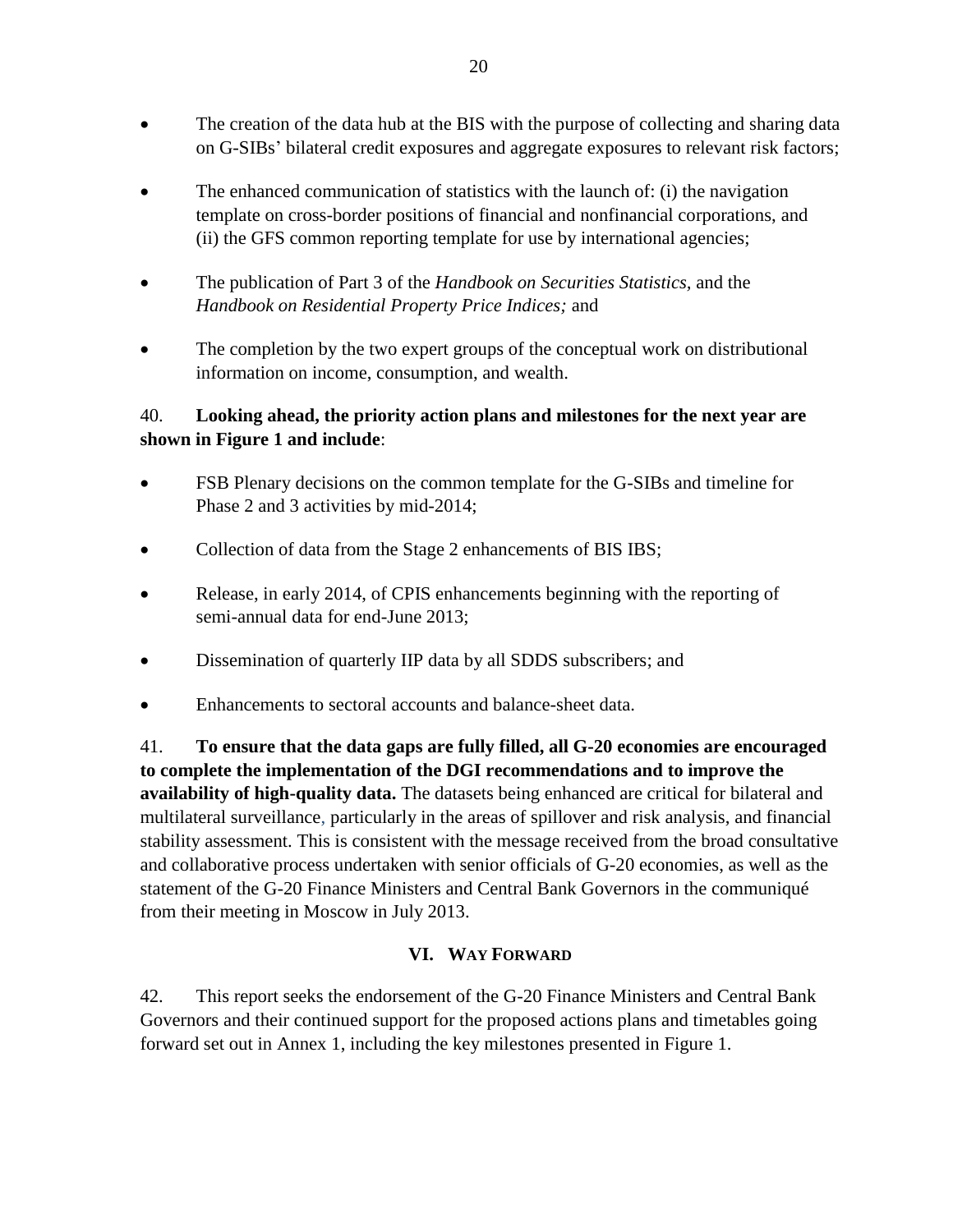# **Annex 1. Summary Table: Progress Report, Action Plans, and Timetables**

|    | Recommendation                                                                                                                                                                                                                                                                                                                                                                                                                                                                       | <b>Status</b>                                                                                                                                                                                                                                                                                                                                                                                                                                                                                                                                                                                                                                                                                              | <b>Action Plans and Timetables</b>                                                                                                                                                                                                                                                                                                                                                                                                                                                                                                                                                                                                                                                                                                           |
|----|--------------------------------------------------------------------------------------------------------------------------------------------------------------------------------------------------------------------------------------------------------------------------------------------------------------------------------------------------------------------------------------------------------------------------------------------------------------------------------------|------------------------------------------------------------------------------------------------------------------------------------------------------------------------------------------------------------------------------------------------------------------------------------------------------------------------------------------------------------------------------------------------------------------------------------------------------------------------------------------------------------------------------------------------------------------------------------------------------------------------------------------------------------------------------------------------------------|----------------------------------------------------------------------------------------------------------------------------------------------------------------------------------------------------------------------------------------------------------------------------------------------------------------------------------------------------------------------------------------------------------------------------------------------------------------------------------------------------------------------------------------------------------------------------------------------------------------------------------------------------------------------------------------------------------------------------------------------|
| 1. | Staff of the FSB and the IMF report back to<br>G-20 Finance Ministers and Central Bank Governors<br>by June 2010 on progress, with a concrete plan of<br>action, including a timetable, to address each of the<br>outstanding recommendations. Thereafter, staff of<br>the FSB and IMF to provide updates on progress<br>once a year. Financial stability experts, statisticians,<br>and supervisors should work together to ensure that<br>the program is successfully implemented. | As requested in July 2013, the present report, prepared<br>by the FSB Secretariat and IMF staff, will be provided<br>to the G-20 Finance Ministers and Central Bank<br>Governors by October 2013.                                                                                                                                                                                                                                                                                                                                                                                                                                                                                                          | The FSB Secretariat and IMF staff to provide the fifth<br>progress report to the G-20 Finance Ministers and<br>Central Bank Governors by September 2014. This<br>report will discuss the strategy for completing the<br>implementation of the DGI and fostering the provision<br>of comparable economic and financial statistics in line<br>with policy needs. IMF staff intends to undertake<br>further consultations, including by conducting a<br>conference with G-20 senior officials in 2014, to<br>follow up on progress in implementing the DGI<br>recommendations. IMF staff will continue to monitor<br>progress through annual updates of country notes on<br>the DGI implementation in collaboration with the G-20<br>economies. |
|    | <b>Monitoring Risk in the Financial Sector</b>                                                                                                                                                                                                                                                                                                                                                                                                                                       |                                                                                                                                                                                                                                                                                                                                                                                                                                                                                                                                                                                                                                                                                                            |                                                                                                                                                                                                                                                                                                                                                                                                                                                                                                                                                                                                                                                                                                                                              |
| 2. | The IMF to work on increasing the number of<br>economies disseminating Financial Soundness<br>Indicators (FSIs), including expanding country<br>coverage to encompass all G-20 members, and on<br>other improvements to the FSI website, including<br>preferably quarterly reporting. FSI list to be<br>reviewed.                                                                                                                                                                    | Over the past year the total number of economies<br>reporting FSIs to the IMF on a regular basis has<br>increased to 80 (up from 45 in 2009), of which 18 are<br>G-20 economies (up from 14 in 2009). Thirteen<br>G-20 economies report on a quarterly or higher<br>frequency. Dissemination of seven FSIs is encouraged<br>under the IMF's Special Data Dissemination Standard<br>(SDDS). Also, the IMF's Executive Board established a<br>new higher tier of the IMF's Data Standards Initiatives,<br>the SDDS Plus. Economies adhering to the SDDS Plus<br>are expected to disseminate seven FSIs with quarterly<br>periodicity and timeliness.<br>The IMF has completed the consultation with national | $\overline{1}$<br>Most of the G-20 economies have plans for further<br>improvement in reporting and disseminating the core<br>and encouraged FSIs. An objective is for<br>G-20 economies to report, by end-2014, the seven FSIs<br>that economies adhering to the SDDS Plus are<br>expected to disseminate on a quarterly frequency.                                                                                                                                                                                                                                                                                                                                                                                                         |
|    |                                                                                                                                                                                                                                                                                                                                                                                                                                                                                      | authorities and international agencies on the review of<br>the list of FSIs and is to present the revised list to the                                                                                                                                                                                                                                                                                                                                                                                                                                                                                                                                                                                      |                                                                                                                                                                                                                                                                                                                                                                                                                                                                                                                                                                                                                                                                                                                                              |
| 3. | In consultation with national authorities, and drawing<br>on the Financial Soundness Indicators Compilation<br>Guide, the IMF to investigate, develop, and<br>encourage implementation of standard measures that<br>can provide information on tail risks, concentrations,                                                                                                                                                                                                           | IMF's Executive Board before the end of the 2013.<br>At the FSI reference group meeting, participants agreed<br>that concentration and dispersion measures for the<br>whole population can be meaningful and useful for<br>financial sector analysis. However, publishing<br>dispersion measures on quartiles could raise                                                                                                                                                                                                                                                                                                                                                                                  | IMF is planning to invite economies for a pilot exercise<br>on the compilation of concentration and distribution<br>measures for FSIs on a voluntary basis.                                                                                                                                                                                                                                                                                                                                                                                                                                                                                                                                                                                  |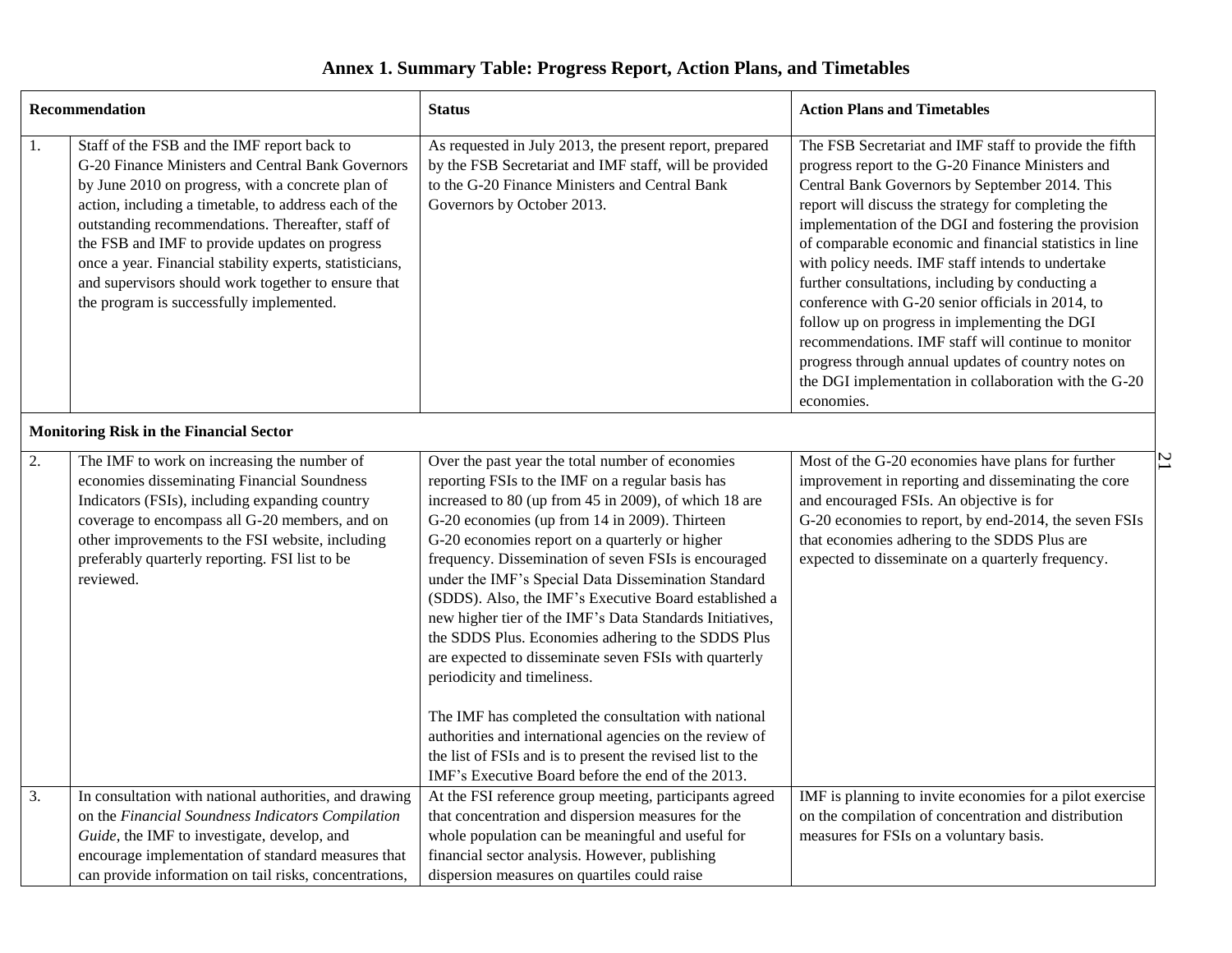|                  | variations in distributions, and the volatility of     | confidentiality issues in certain circumstances.                    |                                                      |                |
|------------------|--------------------------------------------------------|---------------------------------------------------------------------|------------------------------------------------------|----------------|
|                  | indicators over time.                                  |                                                                     |                                                      |                |
|                  |                                                        | In 2012/2013, the IMF published three conceptual                    |                                                      |                |
|                  |                                                        | papers on (i) a new heuristic measure of fragility and tail         |                                                      |                |
|                  |                                                        | risks, (ii) an operational framework for measuring tail             |                                                      |                |
|                  |                                                        | risks, and (iii) near-coincident indicators.                        |                                                      |                |
| 4.               | Further investigation of the measures of system-wide   | The BIS has completed its work on this                              | BIS has completed its work on this recommendation.   |                |
|                  | macroprudential risk to be undertaken by the           | recommendation, which has proceeded at two levels.                  |                                                      |                |
|                  | international community. As a first step, the BIS and  | One level is conceptual, as highlighted by the BIS's                |                                                      |                |
|                  | the IMF should complete their work on developing       | work on system-level measures of maturity mismatches                |                                                      |                |
|                  | measures of aggregate leverage and maturity            | ("funding gaps") on banks' international balance sheets,            |                                                      |                |
|                  | mismatches in the financial system, drawing on         | based on the BIS IBS. The other is statistical focusing             |                                                      |                |
|                  | inputs from the Committee on the Global Financial      | on enhancements of the BIS IBS that will improve the                |                                                      |                |
|                  | System (CGFS) and the Basel Committee on               | usefulness of this dataset for the construction of                  |                                                      |                |
|                  | Banking Supervision (BCBS).                            | maturity mismatch and leverage measures.                            |                                                      |                |
|                  |                                                        |                                                                     |                                                      |                |
|                  |                                                        | An FSB task force was established following the request             | The FSB is continuing to work to collect data on     |                |
|                  |                                                        | to the FSB by the G-20 leaders in November 2010 to                  | maturity and liquidity mismatches for shadow banking |                |
|                  |                                                        | develop recommendations to strengthen the oversight                 | institutions and markets as part of its remit.       |                |
|                  |                                                        | and regulation of the shadow banking system.                        |                                                      |                |
| $\overline{5}$ . | The CGFS and the BIS to undertake further work in      | The BIS and the CGFS have completed their work on                   | This recommendation is complete.                     | $\overline{z}$ |
|                  | close cooperation with central banks and regulators    | this recommendation, based on expansions of the BIS                 |                                                      |                |
|                  | on the coverage of statistics on the credit default    | CDS statistics decided in September 2009. Reporting                 |                                                      |                |
|                  | swap (CDS) markets for the purpose of improving        | central banks have provided more detailed data on the               |                                                      |                |
|                  | understanding of risk transfers within this market.    | type of counterparties from June 2010, and more detail              |                                                      |                |
|                  |                                                        | on the geography of counterparties and underlying                   |                                                      |                |
|                  |                                                        | instruments from June 2011. In total, 13 economies                  |                                                      |                |
|                  |                                                        | report semi-annual CDS data, of which eight are G-20                |                                                      |                |
|                  |                                                        | economies.                                                          |                                                      |                |
| 6.               | Securities market regulators working through IOSCO     | In April 2010, IOSCO published a report on Asset                    | This recommendation is complete.                     |                |
|                  | to further investigate the disclosure requirements for | Backed Securities Disclosure Principles providing                   |                                                      |                |
|                  | complex structured products, including public          | guidance to securities regulators who are developing or             |                                                      |                |
|                  | disclosure requirements for financial reporting        | reviewing their regulatory disclosure regimes for public            |                                                      |                |
|                  | purposes, and make recommendations for additional      | offerings and listings of asset backed securities. <sup>39</sup> In |                                                      |                |
|                  | improvements if necessary, taking account of work      | April 2011, IOSCO held the first meeting of a new                   |                                                      |                |
|                  | by supervisors and other relevant bodies.              | Standing Committee on Risk and Research with the                    |                                                      |                |
|                  |                                                        | intention of creating a methodology for securities                  |                                                      |                |

<sup>&</sup>lt;sup>39</sup> [http://www.iosco.org/news.](http://www.iosco.org/news)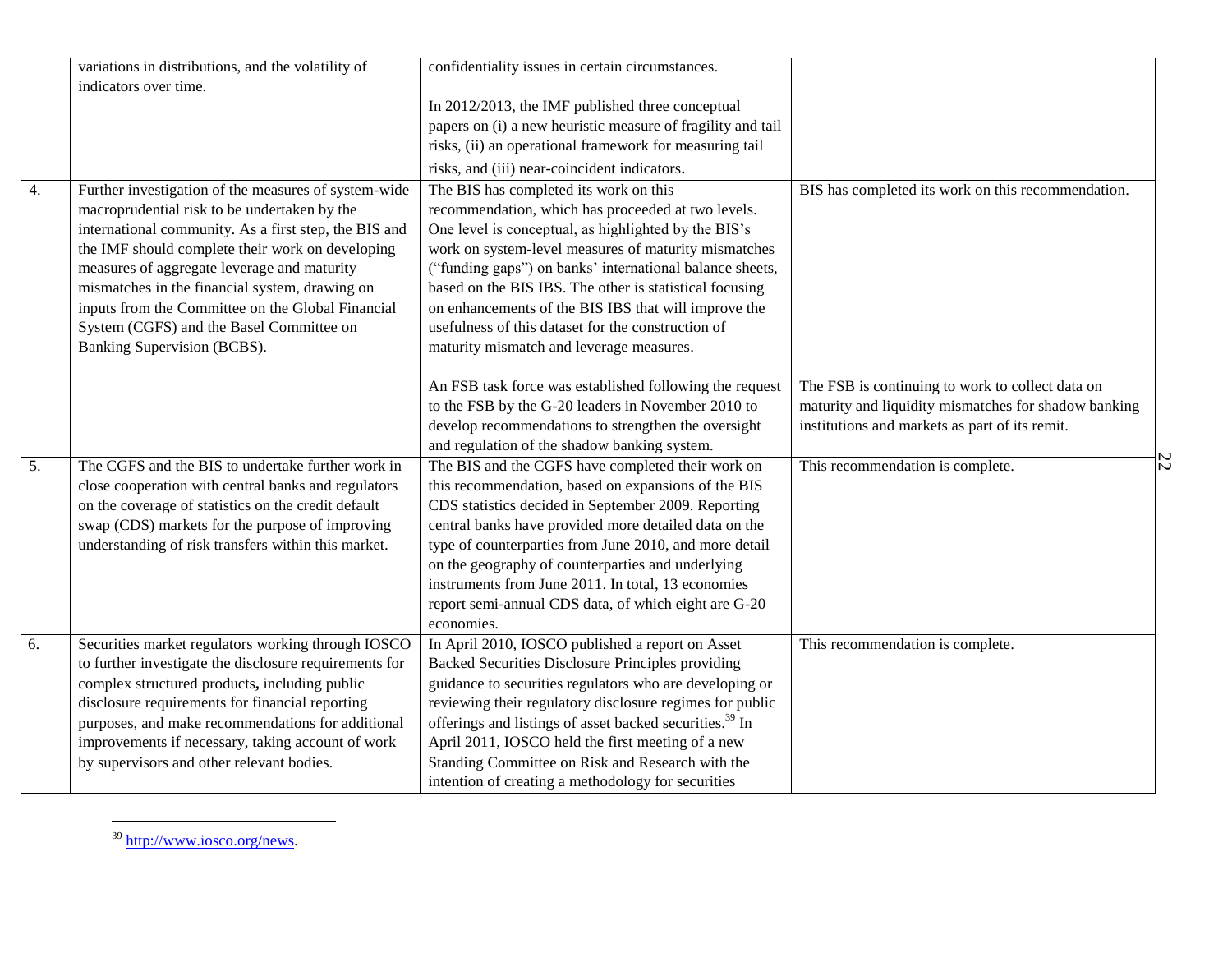|    |                                                         | regulators undertaking research into systemic risk. In     |                                                         |
|----|---------------------------------------------------------|------------------------------------------------------------|---------------------------------------------------------|
|    |                                                         | February 2012, IOSCO published a consultation report       |                                                         |
|    |                                                         | (Principles for Ongoing Disclosure for Asset Backed        |                                                         |
|    |                                                         | Securities) as a complement to the April 2010              |                                                         |
|    |                                                         | document.                                                  |                                                         |
| 7. | Central banks and, where relevant, statistical offices, | Part 1 of the HSS on debt securities issues was published  | The consolidated version of HSS (Part 1-3) is           |
|    | particularly those of the G-20 economies, to            | in May 2009; Part 2 on debt securities holdings was        | scheduled for publication in 2013. Once all the G-20    |
|    | participate in the BIS data collection on securities    | published in August 2010; and Part 3 on equity             | economies participate in the BIS data collection and    |
|    | and contribute to the further development of the        | securities (issues and holdings) was published in          | start reporting data according to the Handbook, this    |
|    | <b>BIS-ECB-IMF Handbook on Securities Statistics</b>    | September 2012. In December 2012 the BIS revised the       | recommendation will be considered complete.             |
|    | (HSS). The Working Group on Securities Databases        | compilation of its debt securities statistics to enhance   |                                                         |
|    | (WGSD) to develop and implement a                       | their comparability across different markets. The BIS is   | An objective is for G-20 economies to disseminate       |
|    | communications strategy for the HSS.                    | collecting available data on securities issues from        | quarterly data on securities on a from-whom to-whom     |
|    |                                                         | member central banks, including from                       | basis, the requirement on securities data for economies |
|    |                                                         | all G-20 economies. A website has been established to      | adhering to the SDDS Plus.                              |
|    |                                                         | promote the work of the WGSD. <sup>40</sup>                |                                                         |
|    |                                                         |                                                            |                                                         |
|    |                                                         | Data by issuer and holder on a from-whom to-whom           |                                                         |
|    |                                                         | basis permit the analysis of relationships between         |                                                         |
|    |                                                         | institutional sectors and subsectors within an economy     |                                                         |
|    |                                                         | and also between these sectors and subsectors and          |                                                         |
|    |                                                         | nonresidents. Such an analysis sheds light on sectoral     |                                                         |
|    |                                                         | compositions of assets and liabilities, and on potential   |                                                         |
|    |                                                         | strengths and vulnerabilities in portfolios. Economies     |                                                         |
|    |                                                         | adhering to the SDDS Plus will be expected to provide      |                                                         |
|    |                                                         | data on the stocks of securities by issuer and holder on a |                                                         |
|    |                                                         | from-whom to-whom basis, as outlined in Part 2 of the      |                                                         |
|    |                                                         | HSS (Section 5, especially the time series presentation in |                                                         |
|    |                                                         | Table 5.2.) with quarterly periodicity and timeliness.     |                                                         |
|    |                                                         |                                                            |                                                         |
|    | <b>International Network Connections</b>                |                                                            |                                                         |
| 8. | The FSB to investigate the possibility of improved      | The FSB Working Group on Data Gaps and Systemic            | The project is expected to progress further, following  |
|    | collection and sharing of information on linkages       | Linkages was set up to take forward the work on            | the FSB Plenary decisions in March 2014 on Phases 2     |
|    | between individual financial institutions, including    | recommendations #8 and #9. It completed its work,          | and 3 of the project that cover the collection of       |
|    | through supervisory college arrangements, and the       | including developing a common draft template, and          | improved data on bilateral funding dependencies (I-I)   |
|    | information                                             | reported to the FSB Plenary in April 2011. The latter      | and more granular consolidated balance-sheet data       |
|    |                                                         |                                                            |                                                         |

<sup>40</sup> [http://www.imf.org/external/np/sta/wgsd/index.htm.](http://www.imf.org/external/np/sta/wgsd/index.htm)

 $\overline{a}$ 

23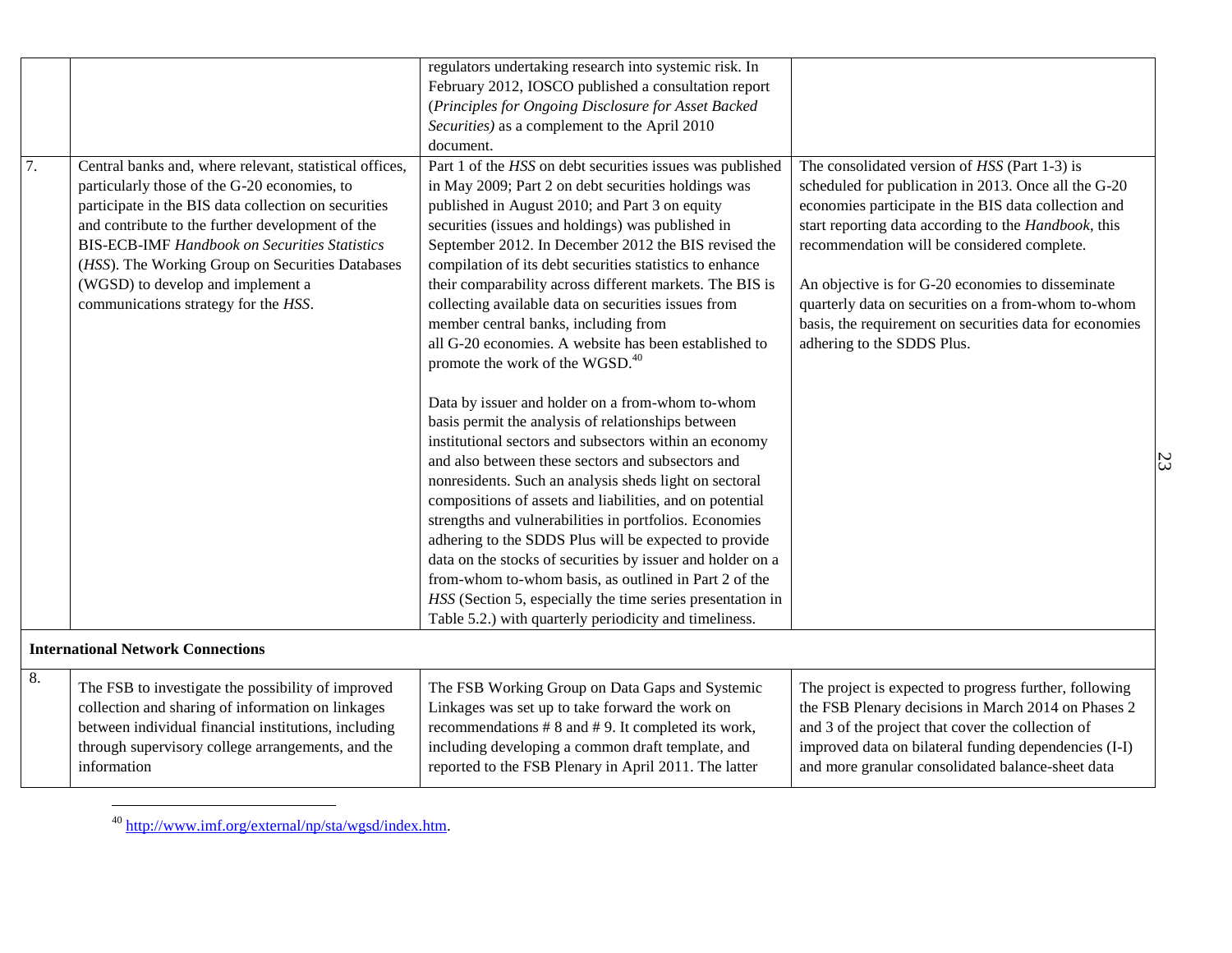| $\overline{9}$ . | exchange being considered for crisis management<br>planning. This work must take due account of the<br>important confidentiality and legal issues that are<br>raised, and existing information sharing<br>arrangements among supervisors.<br>The FSB, in close consultation with the IMF, to<br>convene relevant central banks, national supervisors,<br>and other international financial institutions, to<br>develop by end-2010 a common draft template for<br>systemically important global financial institutions<br>for the purpose of better understanding the exposures<br>of these institutions to different financial sectors and<br>national markets. This work should be undertaken in<br>concert with related work on the systemic<br>importance of financial institutions. Widespread<br>consultation would be needed, and due account taken<br>of confidentiality rules, before any reporting<br>framework can be implemented. | approved the proposals to progress work on a common<br>data template on Global Systemically Important Banks<br>(G-SIBs) to improve the data collection, and sharing<br>among relevant authorities. As of March 2013, Phase 1<br>of the implementation process, which involves<br>launching the data hub at the BIS and initial collection<br>of consistent information on the institution to institution<br>(I-I) bilateral credit exposures of G-SIBs and on the<br>institution to aggregate (I-A) exposures to relevant risk<br>factors, was successfully implemented. At this stage,<br>data is shared only with individual G-SIBs' national<br>supervisory authorities. | (I-A), and the broadening of data sharing among the<br>official sector to meet legitimate public policy needs. <sup>41</sup><br>Prior to the FSB decision making, the Working Group<br>will hold an international workshop in October 2013<br>with representatives from major banks and national<br>banking associations. The Hub Governance Group<br>formed by individual G-SIBs' home supervisory<br>authorities and central banks will oversee the pooling<br>and sharing of information.                   |    |
|------------------|-----------------------------------------------------------------------------------------------------------------------------------------------------------------------------------------------------------------------------------------------------------------------------------------------------------------------------------------------------------------------------------------------------------------------------------------------------------------------------------------------------------------------------------------------------------------------------------------------------------------------------------------------------------------------------------------------------------------------------------------------------------------------------------------------------------------------------------------------------------------------------------------------------------------------------------------------|-----------------------------------------------------------------------------------------------------------------------------------------------------------------------------------------------------------------------------------------------------------------------------------------------------------------------------------------------------------------------------------------------------------------------------------------------------------------------------------------------------------------------------------------------------------------------------------------------------------------------------------------------------------------------------|----------------------------------------------------------------------------------------------------------------------------------------------------------------------------------------------------------------------------------------------------------------------------------------------------------------------------------------------------------------------------------------------------------------------------------------------------------------------------------------------------------------|----|
| 10.              | All G-20 economies are encouraged to participate in<br>the IMF's Coordinated Portfolio Investment Survey<br>(CPIS) and in the BIS's international banking<br>statistics (IBS). The IMF and the BIS are encouraged<br>to continue their work to improve the coverage of<br>significant financial centers in the CPIS and IBS,<br>respectively.                                                                                                                                                                                                                                                                                                                                                                                                                                                                                                                                                                                                 | Coverage of significant financial centers and of other<br>economies, including G-20 economies, in the BIS IBS<br>and the IMF CPIS has continued to improve. For the<br>BIS IBS, there are two G-20 economies that do not<br>report data on either a locational or consolidated basis.<br>For the CPIS, there are two G-20 economies and a<br>significant number of offshore centers that do not report                                                                                                                                                                                                                                                                      | Both the BIS and the IMF continue working to increase<br>country participation in their surveys, including by all<br>G-20 economies. The BIS and IMF are working with<br>G-20 economies to implement the enhancements<br>agreed. The BIS is reviewing the quality of IBS<br>reported by two new reporters (G-20 economies) and<br>expects to publish these data in 2014.                                                                                                                                       | 24 |
| 11.              | The BIS and the CGFS to consider, among other<br>improvements, the separate identification of nonbank<br>financial institutions in the consolidated banking<br>data, as well as information required to track funding<br>patterns in the international financial system. The<br>IMF, in consultation with the IMF's BOPCOM, to<br>strive to enhance the frequency and timeliness of the<br>CPIS data, and consider other possible<br>enhancements, such as the institutional sector of the<br>foreign debtor.                                                                                                                                                                                                                                                                                                                                                                                                                                 | data.<br>For the CPIS, the IMF Committee on Balance of<br>Payments Statistics (BOPCOM) agreed, from the<br>June 2013 reference date, to increase the frequency<br>(from annual to semi annual), accelerate the timeliness<br>(a dissemination lag of less than nine months), and<br>enhance the scope by collecting data on the institutional<br>sector of the foreign debtor and on short negative<br>positions on an encouraged basis.<br>The CGFS has completed its work on IBS                                                                                                                                                                                          | The first data from economies reporting CPIS data to<br>the IMF on a semi-annual periodicity with the<br>June 2013 reference date is expected in early 2014<br>(annual data are presently collected). Economies<br>adhering to the SDDS Plus are expected to participate<br>in the CPIS.<br>BIS and CGFS have considered and agreed to<br>enhancements to the IBS that are in the process of<br>being implemented. Stage 1 enhancements began to be<br>reported by most reporting economies to the BIS in late |    |

<sup>41</sup> [http://www.financialstabilityboard.org/publications/r\\_130905c.pdf](http://www.financialstabilityboard.org/publications/r_130905c.pdf)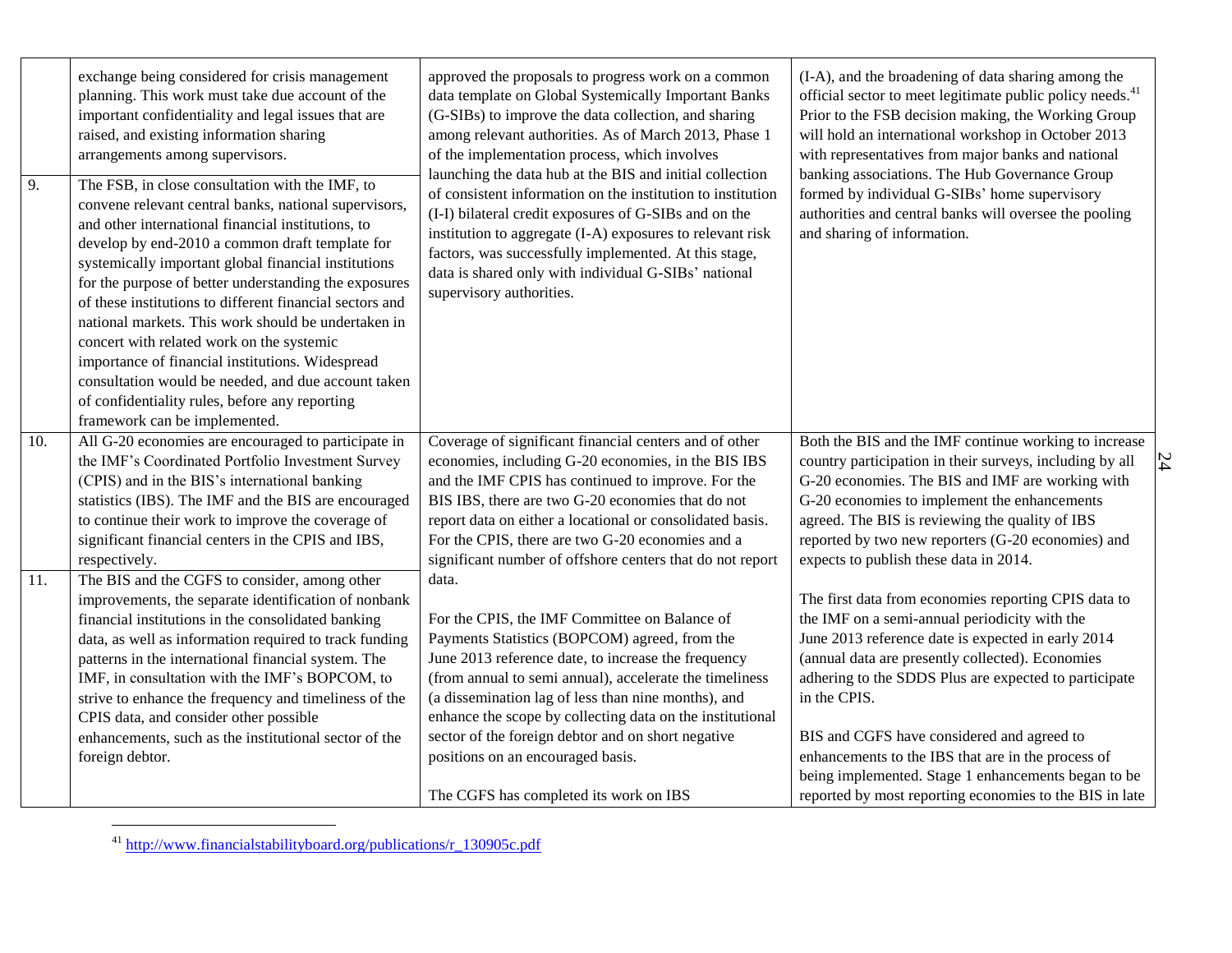| 12. | The IMF to continue to work with countries to                                                                                                                                                                                                                                                                                         | enhancements, which is being implemented in two<br>stages. Stage 1 enhancements will focus on the<br>locational statistics. Stage 2 enhancements extend both<br>the locational and the consolidated statistics to close key<br>data gaps.<br>All G-20 economies collect and report IIP data to the                                                                                                                                                                                                                                                                                                                                                                                                                                                                                                                                         | 2012. The new data are currently available on a<br>reciprocal basis and will be made available more<br>widely when quality and completeness improves.<br>Stage 2 enhancements to the BIS IBS are expected to<br>be implemented starting with data for the Q4 2013<br>reporting quarter.<br>IMF staff is working with economies to implement the                                                          |                |
|-----|---------------------------------------------------------------------------------------------------------------------------------------------------------------------------------------------------------------------------------------------------------------------------------------------------------------------------------------|--------------------------------------------------------------------------------------------------------------------------------------------------------------------------------------------------------------------------------------------------------------------------------------------------------------------------------------------------------------------------------------------------------------------------------------------------------------------------------------------------------------------------------------------------------------------------------------------------------------------------------------------------------------------------------------------------------------------------------------------------------------------------------------------------------------------------------------------|----------------------------------------------------------------------------------------------------------------------------------------------------------------------------------------------------------------------------------------------------------------------------------------------------------------------------------------------------------------------------------------------------------|----------------|
|     | increase the number of International Investment<br>Position (IIP) reporting economies, as well as the<br>quarterly reporting of IIP data. The Balance of<br>Payments and International Investment Position<br>Manual, sixth edition (BPM6) enhancements to the<br>IIP should be adopted by G-20 economies as soon as<br>possible.     | IMF's Statistics Department (STA). In March 2010, the<br>IMF's Executive Board decided to prescribe for<br>subscribers to the IMF's SDDS, after a four-year<br>transition period, quarterly reporting (from annual) of<br>the IIP data, with a maximum lag of one quarter<br>(quarterly timeliness). Among the G-20 economies,<br>13 economies plus the Euro area disseminate quarterly<br>IIP data. Four additional G-20 economies have plans to<br>introduce quarterly reporting. To assist implementation,<br>in March 2011 the IMF produced a pamphlet to advise<br>compilers on quarterly IIP compilation. <sup>42</sup> It is available<br>in six languages on the IMF's website. IMF staff has<br>introduced the new specific requirements for reporting<br>data consistent with BPM6 standards in consultation<br>with the BOPCOM. | Executive Board's decision on IIP reporting on the<br>SDDS by September 2014 and to encourage economies<br>to report IIP data, including the enhancements, on a<br>BPM6 basis. The objective is for all G-20 economies to<br>be able to report quarterly IIP with quarterly timeliness<br>by September 2014.                                                                                             | $\overline{2}$ |
| 13. | The Interagency Group on Economic and Financial<br>Statistics (IAG) to investigate the issue of monitoring<br>and measuring cross-border, including foreign<br>exchange, derivatives, exposures of nonfinancial and<br>financial corporations with the intention of<br>promoting reporting guidance and the dissemination<br>of data. | To address recommendations $# 13$ and $# 14$ , a task force<br>was created under the auspices of the IAG and led by<br>the BIS. With respect to recommendation #13, a<br>workshop was conducted in January 2011, in<br>cooperation with the Irving Fisher Committee on<br>Central Bank Statistics, in order to compare<br>residence-based data with data on a globally<br>consolidated basis by nationality. The background paper                                                                                                                                                                                                                                                                                                                                                                                                          | The background paper presented at the January 2011<br>conference is being revised to take into account<br>feedback from secretariats of several international<br>groups working with these concepts. The revised paper<br>will be turned into a reference document on<br>consolidation concepts on a nationality basis during the<br>course of 2014; this will complete the IAG's<br>investigation work. |                |
| 14. | The IAG, consulting with the FSB, to revisit the<br>recommendation of the G-22 to examine the<br>feasibility of developing a standardized template<br>covering the international exposures of large<br>nonbank financial institutions, draws on the<br>experience with the BIS IBS data, other existing                               | and the proceedings of the workshop were published in<br>April 2012.<br>As a first step in the work on improving data availability<br>on the international exposures of financial and<br>nonfinancial corporations (recommendation #14), an                                                                                                                                                                                                                                                                                                                                                                                                                                                                                                                                                                                                | Recommendation #14 is nearly complete. The<br>international agencies will continue to improve the<br>coverage and presentation of the templates in particular<br>on the basis of feedback provided by national<br>compilers on the output from Phase 1.                                                                                                                                                  |                |

 $^{42}$  [http://www.imf.org/external/np/sta/iip/2011/030111.htm.](http://www.imf.org/external/np/sta/iip/2011/030111.htm)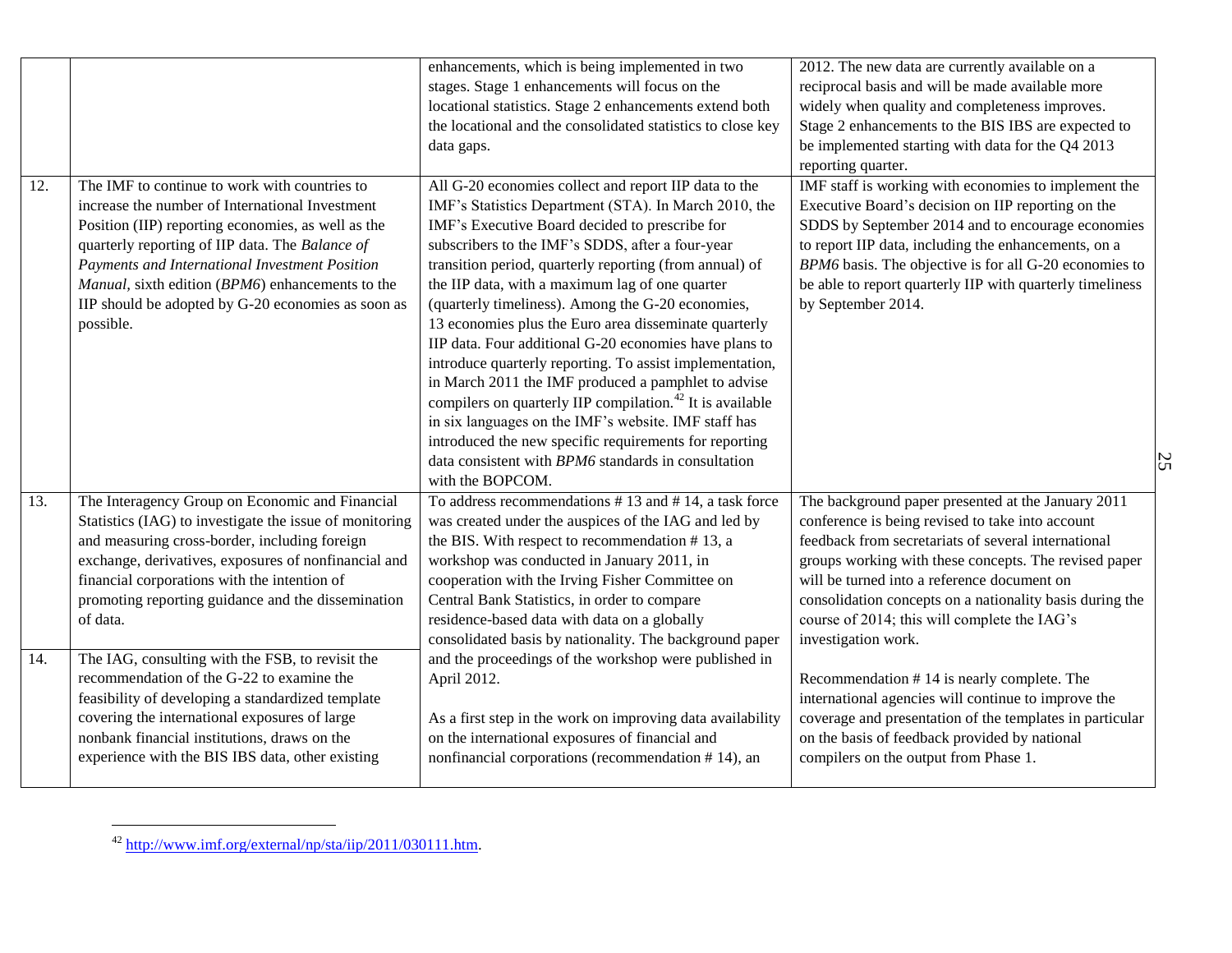| and prospective data sources, and consulting with<br>relevant stakeholders.                                                                                                                                                                                                                                                                                                                                                                                                                                                                                                                                                                              | inventory of existing data on cross-border positions has<br>been developed by the Task Force. The inventory is<br>available on the PGI website. A draft standardized<br>template was developed for pooling data from various<br>sources mentioned in the inventory on cross-border<br>positions, particularly with regard to nonbank financial<br>institutions. Following a successful pilot project using<br>data from two G-20 economies, templates were                                                                                                                                                                                                                                                                                                                                                                                                                                                                                                                                                                                                                                                                                                                                                                                    | Revised navigation templates, incorporating Phase 1<br>feedback, will be launched by end-2013 (Phase 2).                                                                                                                                                                                                                                                                                                                                                                                                                                                                                                                                                                                                                                                                     |    |
|----------------------------------------------------------------------------------------------------------------------------------------------------------------------------------------------------------------------------------------------------------------------------------------------------------------------------------------------------------------------------------------------------------------------------------------------------------------------------------------------------------------------------------------------------------------------------------------------------------------------------------------------------------|-----------------------------------------------------------------------------------------------------------------------------------------------------------------------------------------------------------------------------------------------------------------------------------------------------------------------------------------------------------------------------------------------------------------------------------------------------------------------------------------------------------------------------------------------------------------------------------------------------------------------------------------------------------------------------------------------------------------------------------------------------------------------------------------------------------------------------------------------------------------------------------------------------------------------------------------------------------------------------------------------------------------------------------------------------------------------------------------------------------------------------------------------------------------------------------------------------------------------------------------------|------------------------------------------------------------------------------------------------------------------------------------------------------------------------------------------------------------------------------------------------------------------------------------------------------------------------------------------------------------------------------------------------------------------------------------------------------------------------------------------------------------------------------------------------------------------------------------------------------------------------------------------------------------------------------------------------------------------------------------------------------------------------------|----|
| <b>Sectoral and Other Financial and Economic Datasets</b>                                                                                                                                                                                                                                                                                                                                                                                                                                                                                                                                                                                                | populated with data from all G-20 economies posted on<br>the PGI website, maintained by the IMF, in July 2013<br>(Phase 1).                                                                                                                                                                                                                                                                                                                                                                                                                                                                                                                                                                                                                                                                                                                                                                                                                                                                                                                                                                                                                                                                                                                   |                                                                                                                                                                                                                                                                                                                                                                                                                                                                                                                                                                                                                                                                                                                                                                              |    |
| $\overline{15}$ .<br>The IAG, which includes all agencies represented in<br>the Inter-Secretariat Working Group on National<br>Accounts, to develop a strategy to promote the<br>compilation and dissemination of the balance-sheet<br>approach (BSA), flow-of-funds, and sectoral data<br>more generally, starting with the G-20 economies.<br>Data on nonbank financial institutions should be a<br>particular priority. The experience of the ECB and<br>Eurostat within Europe and the OECD should be<br>drawn upon.<br>In the medium term, including more sectoral<br>balance-sheet data in the data categories of the<br>SDDS could be considered. | A working group has been created under the auspices of<br>the IAG and led by the IMF. The data template on<br>sectoral accounts was finalized in June 2012 and posted<br>on the IMF/OECD's conference website hosted by the<br>IMF and linked to the SNA webpage hosted by the<br>UNSD. <sup>43</sup> Available sectoral accounts data reported to<br>the OECD are hyperlinked to the PGI website. Going<br>forward, the focus is on implementation through<br>outreach, technical assistance, and training.<br>To enhance the source data for the BSA matrix, the IMF<br>is working to expand the list of the 136 countries<br>currently reporting monetary data to the IMF using the<br><b>Standardized Report Forms.</b><br>The IMF's Executive Board endorsed the inclusion of<br>sectoral balance sheets in the SDDS Plus, and on an<br>encouraged basis in the SDDS. Countries adhering to<br>the SDDS Plus are expected to disseminate a minimum<br>set of internationally comparable sectoral balance<br>sheets, for financial assets and liabilities with a focus on<br>the subsector details of the financial corporations, and<br>standard System of National Accounts 2008 (2008 SNA)<br>instrument classification. <sup>44</sup> | The IAG working group will continue outreach,<br>training, and technical assistance activities during<br>2013/2014, with the objective of encouraging<br>G-20 economies and other economies to implement the<br>agreed data templates by end-2014. A pilot project<br>among international agencies to reduce the burden on<br>national authorities of reporting sectoral accounts data<br>will be implemented by the same date. As far as<br>possible the work will be integrated with the<br>implementation of the 2008 SNA occurring in many<br>economies at the same time. As the compilation of<br>quality sectoral data is perceived as one of the priority<br>areas, all the G-20 economies have plans and<br>timetables in place to further improve their statistics. | 26 |

 $43$  The agreed templates, which countries are expected to aim at completing in the coming years, are posted at: <http://www.imf.org/external/np/sta/templates/sectacct/index.htm> and [http://unstats.un.org/unsd/nationalaccount/imp.asp.](http://unstats.un.org/unsd/nationalaccount/imp.asp)

<sup>&</sup>lt;sup>44</sup> See Annex III in:<http://www.imf.org/external/np/pp/eng/2012/013112.pdf>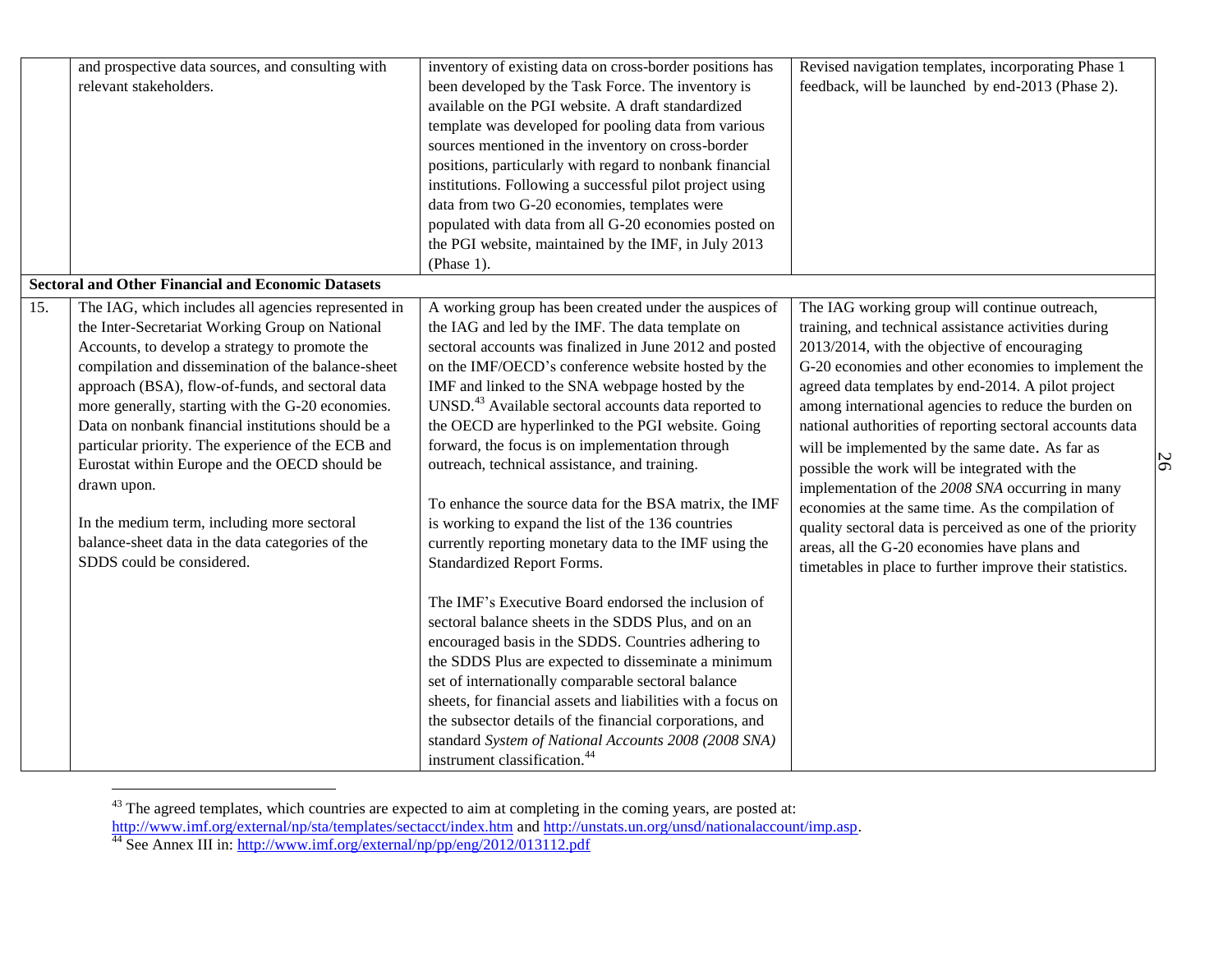|     |                                                        | Economies adhering to the SDDS Plus are expected to       |                                                          |    |
|-----|--------------------------------------------------------|-----------------------------------------------------------|----------------------------------------------------------|----|
|     |                                                        | disseminate quarterly data within one quarter after the   |                                                          |    |
|     |                                                        | end of the reference period.                              |                                                          |    |
| 16. | As the recommended improvements to data sources        | The OECD and Eurostat set up two expert groups in         | The next step is to set up an expert group to refine the |    |
|     | and categories are implemented, statistical experts to | early 2011 with member country participation. One         | methodology for compiling distributional information     |    |
|     | seek to compile distributional information (such as    | group focused on investigating the measurement of         | consistent with macro-economic indicators in a timely    |    |
|     | ranges and quartile information) alongside aggregate   | disparities in a national accounts framework              | manner.                                                  |    |
|     | figures, wherever this is relevant. The IAG is         | (micro-macro); and the other group the joint distribution |                                                          |    |
|     | encouraged to promote production and dissemination     | of income, consumption, and wealth (micro). The initial   |                                                          |    |
|     | of these data in a frequent and timely manner. The     | work of the two expert groups was completed in            |                                                          |    |
|     | OECD is encouraged to continue in its efforts to link  | June 2013.                                                |                                                          |    |
|     | national accounts data with distributional             |                                                           |                                                          |    |
|     | information.                                           |                                                           |                                                          |    |
| 17. | The IMF to promote timely and cross-country            | From May 2011, IMF staff reports adopted a                | In many economies the underlying reporting systems       |    |
|     | standardized and comparable government finance         | standardized presentation of fiscal data following the    | do not fully comply with GFMS 2001 standards, and        |    |
|     | data based on the accepted international standard, the | GFSM 2001. Such presentations are now incorporated in     | the presentation consistent with GFSM 2001 is done on    |    |
|     | Government Finance Statistics Manual 2001              | over 100 IMF staff reports, including for most            | a "best effort" basis. The work program for 2013/2014    |    |
|     | (GFSM 2001).                                           | G-20 economies. In addition, the fiscal data of the IMF   | will focus on encouraging more G-20 economies and        |    |
|     |                                                        | World Economic Outlook (WEO) now follows the              | other economies to disseminate quarterly general         |    |
|     |                                                        | GFSM 2001 format. Among the G-20 economies, seven         | government data under the GFSM 2001 framework, in        |    |
|     |                                                        | economies compile quarterly general government            | particular the components listed in the GFS template.    | 27 |
|     |                                                        | operations and two compile quarterly general              | Once economies start reporting data consistent with      |    |
|     |                                                        | government cash-flow data. The IAG has developed and      | this template, this recommendation will be considered    |    |
|     |                                                        | agreed on a common reporting template for GFS data        | completed.                                               |    |
|     |                                                        | which is available at the PGI website. <sup>45</sup>      |                                                          |    |
|     |                                                        |                                                           |                                                          |    |
|     |                                                        | Economies adhering to the SDDS Plus are expected to       |                                                          |    |
|     |                                                        | disseminate general government operations (GGO) data      |                                                          |    |
|     |                                                        | presented in the GFSM 2001 format. The SDDS Plus          |                                                          |    |
|     |                                                        | requires quarterly data, disseminated within 12 months    |                                                          |    |
|     |                                                        | after the end of the reference period.                    |                                                          |    |
| 18. | The World Bank, in coordination with the IMF, and      | In December 2010, the World Bank, jointly with the        | This recommendation is close to completion. The          |    |
|     | consulting with the Inter-Agency Task Force on         | IMF, launched the quarterly public sector debt database   | remaining G-20 economies will be encouraged to           |    |
|     | Finance Statistics (TFFS), to launch the public sector | initially for developing and emerging-market              | participate.                                             |    |
|     | debt database in 2010.                                 | economies.                                                |                                                          |    |
|     |                                                        |                                                           |                                                          |    |
|     |                                                        | In March 2012, in collaboration with the OECD, the        |                                                          |    |
|     |                                                        | public sector debt database was expanded to the           |                                                          |    |

<sup>&</sup>lt;sup>45</sup> <http://www.principalglobalindicators.org/default.aspx>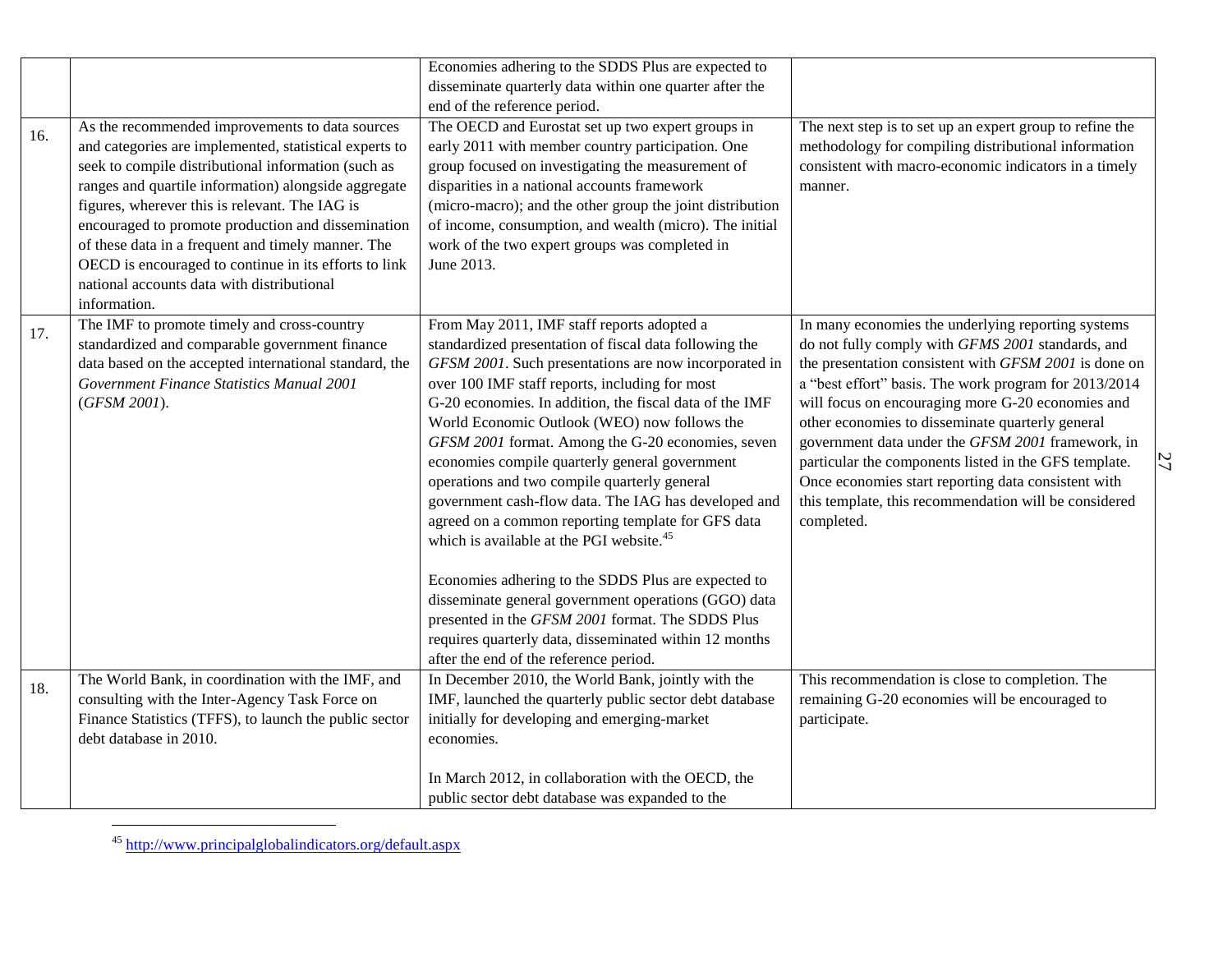|     |                                                                                                                                                                                                                                                                                                                                                                                  | advanced economies. Among the G-20 economies,<br>17 have agreed to participate of which 13 are reporting<br>General Government Gross Debt and four are reporting<br>Central Government Gross Debt. In total around<br>90 countries have agreed to participate. The TFFS has<br>published a Public Sector Debt Statistics Guide that<br>provides the methodological guidance for compiling<br>these data.             |                                                                                                                                                                                                                                                                                                                                                       |
|-----|----------------------------------------------------------------------------------------------------------------------------------------------------------------------------------------------------------------------------------------------------------------------------------------------------------------------------------------------------------------------------------|----------------------------------------------------------------------------------------------------------------------------------------------------------------------------------------------------------------------------------------------------------------------------------------------------------------------------------------------------------------------------------------------------------------------|-------------------------------------------------------------------------------------------------------------------------------------------------------------------------------------------------------------------------------------------------------------------------------------------------------------------------------------------------------|
|     |                                                                                                                                                                                                                                                                                                                                                                                  | Economies adhering to the SDDS Plus would be<br>expected to disseminate data on general government<br>total gross debt consistent with the quarterly public<br>sector debt template <sup>46</sup> with dissemination within four<br>months after the end of the reference period.                                                                                                                                    |                                                                                                                                                                                                                                                                                                                                                       |
| 19. | The Inter-Secretariat Working Group on Price<br>Statistics to complete the planned Handbook on Real<br>Estate Price Indices. The BIS and member central<br>banks to investigate dissemination on the BIS<br>website of publicly available data on real estate<br>prices. The IAG to consider including real estate<br>prices (residential and commercial) on the<br>PGI website. | Under the auspice of the Inter-Secretariat Working<br>Group on Price Statistics (ISWGPS), and led by<br>Eurostat, the work on the Handbook on Residential<br>Property Price Indices (RPPI) was completed in late<br>2012 and published in April $2013.^{47}$ Work is underway<br>on the preparation of a Handbook on Commercial<br>Property Price Indices (CPPI) which is expected to be<br>completed by early 2015. | International institutions to encourage countries to<br>harmonize reporting of residential property prices<br>based on the RPPI. The ISWGPS to continue technical<br>discussion to develop the CPPI Handbook with the aim<br>of publishing it by early 2015. Once this Handbook is<br>finalized, this recommendation will be considered<br>completed. |
|     |                                                                                                                                                                                                                                                                                                                                                                                  | The BIS, with the assistance of its member central banks<br>(and, in certain cases, also of statistical offices), started<br>in 2010 to disseminate real estate price statistics on its<br>website. Sixteen G-20 economies and the Euro area<br>currently provide data to the BIS. These data are also<br>available through the PGI website.                                                                         | In August 2013, the OECD launched a survey aimed at<br>developing a House Prices database in line with the<br>RPPI and a set of additional indicators that provide a<br>more complete picture (as possible) of the residential<br>real estate market.                                                                                                 |
|     |                                                                                                                                                                                                                                                                                                                                                                                  | At the EU level, a regulation on providing data on<br>residential real estate prices to the European institutions<br>consistent with the Handbook on RPPI was adopted in<br>early 2013.                                                                                                                                                                                                                              |                                                                                                                                                                                                                                                                                                                                                       |

<sup>&</sup>lt;sup>46</sup> See Annex IV in [http://www.imf.org/external/np/pp/eng/2012/013112.pdf.](http://www.imf.org/external/np/pp/eng/2012/013112.pdf)

<sup>47</sup> [http://epp.eurostat.ec.europa.eu/portal/page/portal/product\\_details/publication?p\\_product\\_code=KS-RA-12-022.](http://epp.eurostat.ec.europa.eu/portal/page/portal/product_details/publication?p_product_code=KS-RA-12-022)